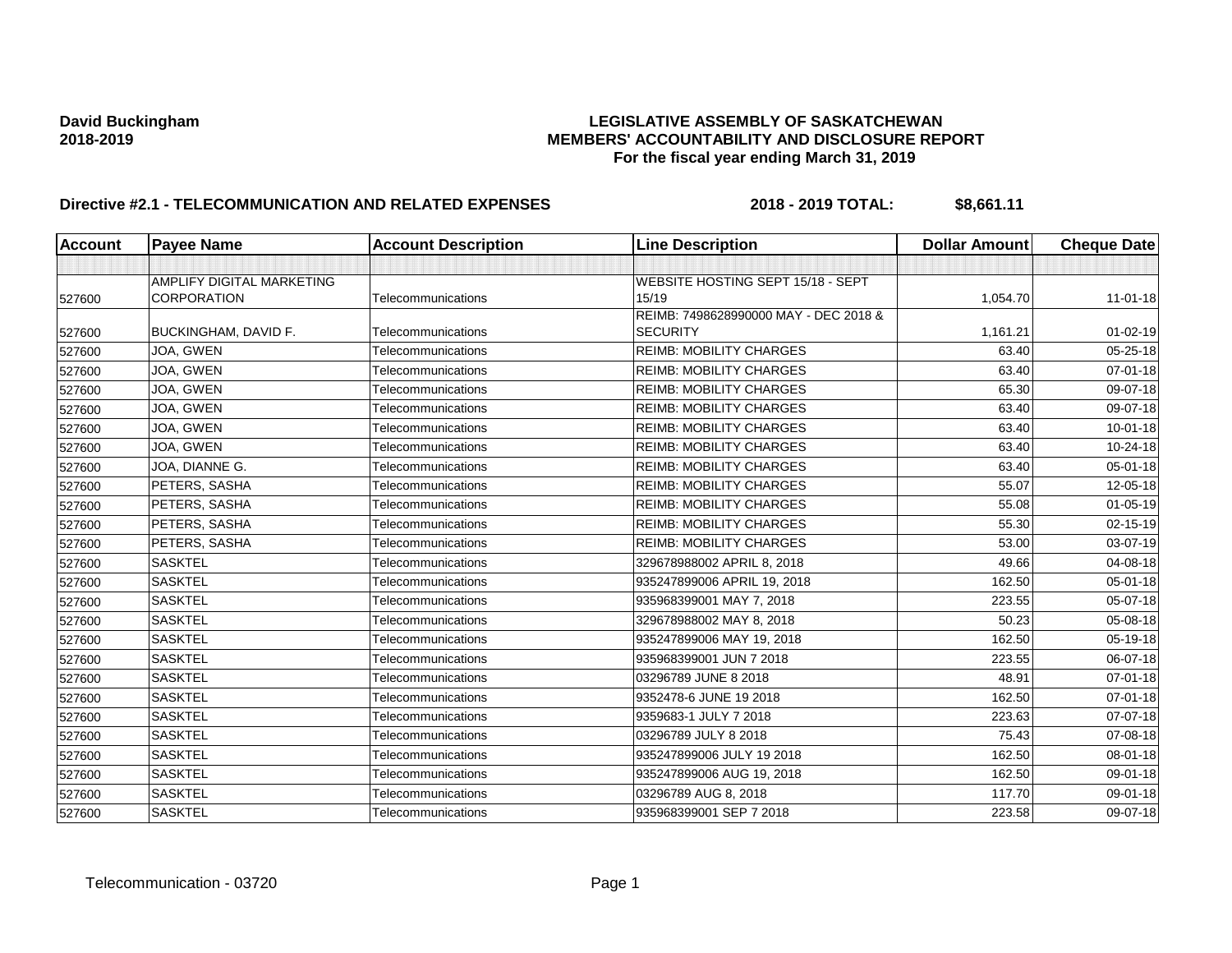| <b>Account</b> | <b>Payee Name</b>    | <b>Account Description</b>           | <b>Line Description</b>             | <b>Dollar Amount</b> | <b>Cheque Date</b> |
|----------------|----------------------|--------------------------------------|-------------------------------------|----------------------|--------------------|
|                |                      |                                      |                                     |                      |                    |
| 527600         | <b>SASKTEL</b>       | Telecommunications                   | 329678988002 SEP 8 2018             | 116.81               | $10 - 01 - 18$     |
| 527600         | <b>SASKTEL</b>       | Telecommunications                   | 935247899006 SEPT 19, 2018          | 162.50               | $10 - 01 - 18$     |
| 527600         | <b>SASKTEL</b>       | Telecommunications                   | 329678988002 OCT 8 2018             | 67.28                | 10-08-18           |
| 527600         | <b>SASKTEL</b>       | Telecommunications                   | 935247899006 OCT 19 2018            | 162.50               | $11 - 01 - 18$     |
| 527600         | <b>SASKTEL</b>       | Telecommunications                   | 935968399001 NOV 7 2018             | 223.55               | 11-07-18           |
| 527600         | <b>SASKTEL</b>       | Telecommunications                   | 32967898800211080 NOVEMBER 8, 2018  | 69.47                | 11-08-18           |
| 527600         | <b>SASKTEL</b>       | Telecommunications                   | 93524789900607111 NOVEMBER 19, 2018 | 162.50               | 11-19-18           |
| 527600         | <b>SASKTEL</b>       | Telecommunications                   | 935247899006 DEC 19 2018            | 199.95               | $01 - 01 - 19$     |
| 527600         | <b>SASKTEL</b>       | Telecommunications                   | 329678988002 DEC 8 2018             | 243.90               | $01 - 01 - 19$     |
| 527600         | <b>SASKTEL</b>       | Telecommunications                   | 935968399001 07JAN19                | 223.55               | $01-07-19$         |
| 527600         | <b>SASKTEL</b>       | Telecommunications                   | 329678988002 JAN 8 2019             | 111.10               | 02-01-19           |
| 527600         | <b>SASKTEL</b>       | Telecommunications                   | 935247899006 JAN 19 2019            | 162.50               | 02-01-19           |
| 527600         | <b>SASKTEL</b>       | Telecommunications                   | 329678988002 FEB 8 2019             | 241.33               | 02-08-19           |
| 527600         | <b>SASKTEL</b>       | Telecommunications                   | 935247899006 FEB 19 2019            | 162.50               | 03-01-19           |
| 527600         | <b>SASKTEL</b>       | Telecommunications                   | 93596839001 MAR 7 2019              | 223.58               | 03-07-19           |
| 527600         | <b>SASKTEL</b>       | Telecommunications                   | 329678988002 MAR 8 2019             | 62.84                | 03-08-19           |
| 527600         | <b>SASKTEL</b>       | Telecommunications                   | 935247899006 MAR 19 2019            | 162.50               | 03-09-19           |
| 530600         | <b>SASKTEL</b>       | Placement - Tender Ads               | 935247899006 OCT 19 2018            | 37.45                | $11 - 01 - 18$     |
| 530600         | <b>SASKTEL</b>       | Placement - Tender Ads               | 93524789900607111 NOVEMBER 19, 2018 | 37.45                | 11-19-18           |
| 530600         | <b>SASKTEL</b>       | Placement - Tender Ads               | 935247899006 JAN 19 2019            | 37.45                | 02-01-19           |
| 530600         | <b>SASKTEL</b>       | Placement - Tender Ads               | 935247899006 FEB 19 2019            | 37.45                | 03-01-19           |
| 530600         | <b>SASKTEL</b>       | Placement - Tender Ads               | 935247899006 MAR 19 2019            | 37.45                | 03-09-19           |
| 565200         | BUCKINGHAM, DAVID F. | Office Furniture and Equipment - Exp | <b>REIMB: IPHONE 7</b>              | 786.70               | $10 - 01 - 18$     |
|                |                      |                                      |                                     |                      |                    |
|                |                      |                                      |                                     |                      |                    |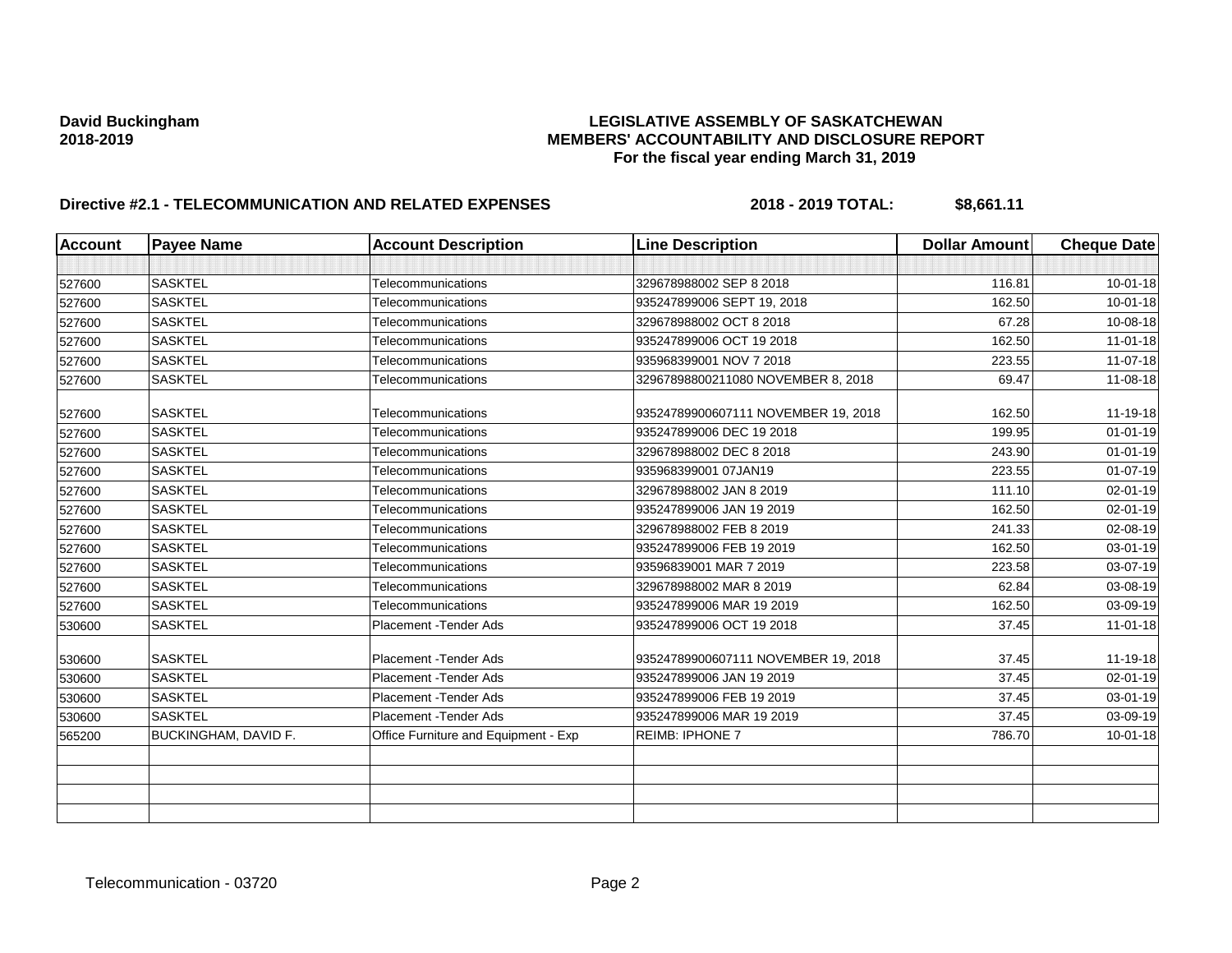| <b>Account</b> | Payee Name | <b>Account Description</b> | <b>Line Description</b> | <b>Dollar Amount</b> | <b>Cheque Date</b> |
|----------------|------------|----------------------------|-------------------------|----------------------|--------------------|
|                |            |                            |                         |                      |                    |
|                |            |                            |                         |                      |                    |
|                |            |                            |                         |                      |                    |
|                |            |                            |                         |                      |                    |
|                |            |                            |                         |                      |                    |
|                |            |                            |                         |                      |                    |
|                |            |                            |                         |                      |                    |
|                |            |                            |                         |                      |                    |
|                |            |                            |                         |                      |                    |
|                |            |                            |                         |                      |                    |
|                |            |                            |                         |                      |                    |
|                |            |                            |                         |                      |                    |
|                |            |                            |                         |                      |                    |
|                |            |                            |                         |                      |                    |
|                |            |                            |                         |                      |                    |
|                |            |                            |                         |                      |                    |
|                |            |                            |                         |                      |                    |
|                |            |                            |                         |                      |                    |
|                |            |                            |                         |                      |                    |
|                |            |                            |                         |                      |                    |
|                |            |                            |                         |                      |                    |
|                |            |                            |                         |                      |                    |
|                |            |                            |                         |                      |                    |
|                |            |                            |                         |                      |                    |
|                |            |                            |                         |                      |                    |
|                |            |                            |                         |                      |                    |
|                |            |                            |                         |                      |                    |
|                |            |                            |                         |                      |                    |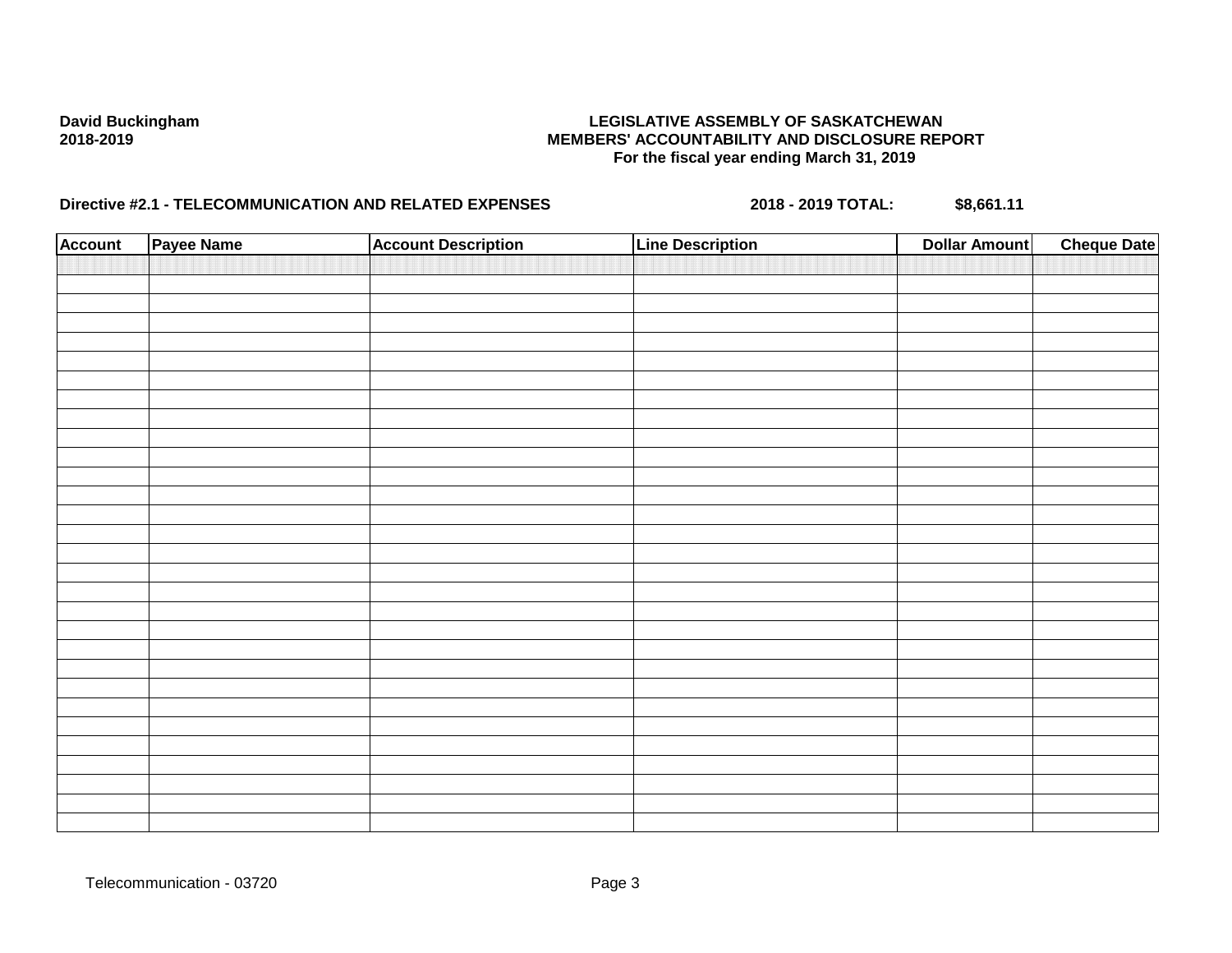| <b>Account</b> | Payee Name | <b>Account Description</b> | <b>Line Description</b> | <b>Dollar Amount</b> | <b>Cheque Date</b> |
|----------------|------------|----------------------------|-------------------------|----------------------|--------------------|
|                |            |                            |                         |                      |                    |
|                |            |                            |                         |                      |                    |
|                |            |                            |                         |                      |                    |
|                |            |                            |                         |                      |                    |
|                |            |                            |                         |                      |                    |
|                |            |                            |                         |                      |                    |
|                |            |                            |                         |                      |                    |
|                |            |                            |                         |                      |                    |
|                |            |                            |                         |                      |                    |
|                |            |                            |                         |                      |                    |
|                |            |                            |                         |                      |                    |
|                |            |                            |                         |                      |                    |
|                |            |                            |                         |                      |                    |
|                |            |                            |                         |                      |                    |
|                |            |                            |                         |                      |                    |
|                |            |                            |                         |                      |                    |
|                |            |                            |                         |                      |                    |
|                |            |                            |                         |                      |                    |
|                |            |                            |                         |                      |                    |
|                |            |                            |                         |                      |                    |
|                |            |                            |                         |                      |                    |
|                |            |                            |                         |                      |                    |
|                |            |                            |                         |                      |                    |
|                |            |                            |                         |                      |                    |
|                |            |                            |                         |                      |                    |
|                |            |                            |                         |                      |                    |
|                |            |                            |                         |                      |                    |
|                |            |                            |                         |                      |                    |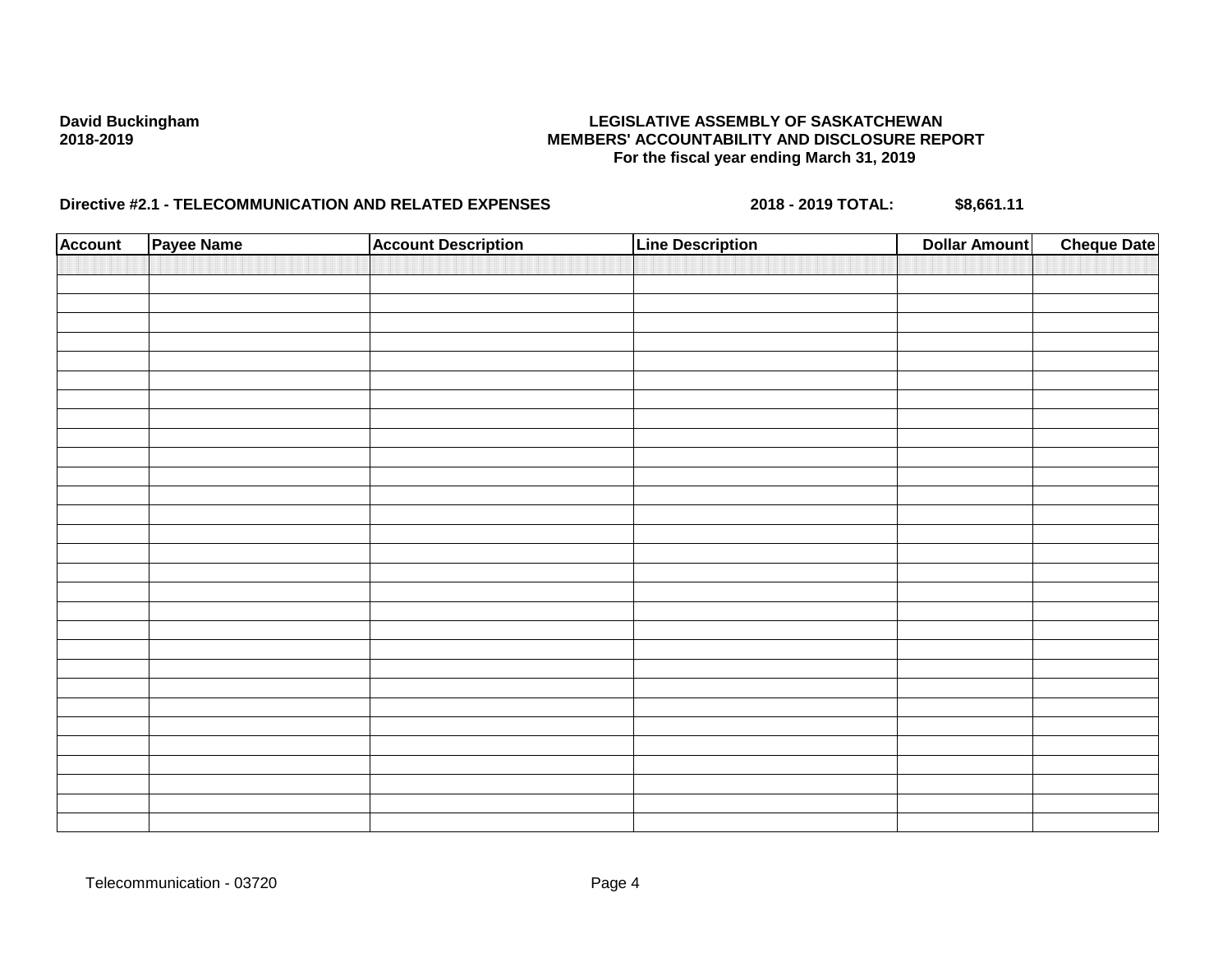| <b>Account</b> | <b>Payee Name</b> | <b>Account Description</b> | <b>Line Description</b> | <b>Cheque Date</b><br><b>Dollar Amount</b> |
|----------------|-------------------|----------------------------|-------------------------|--------------------------------------------|
|                |                   |                            |                         |                                            |
|                |                   |                            |                         |                                            |
|                |                   |                            |                         |                                            |
|                |                   |                            |                         |                                            |
|                |                   |                            |                         |                                            |
|                |                   |                            |                         |                                            |
|                |                   |                            |                         |                                            |
|                |                   |                            |                         |                                            |
|                |                   |                            |                         |                                            |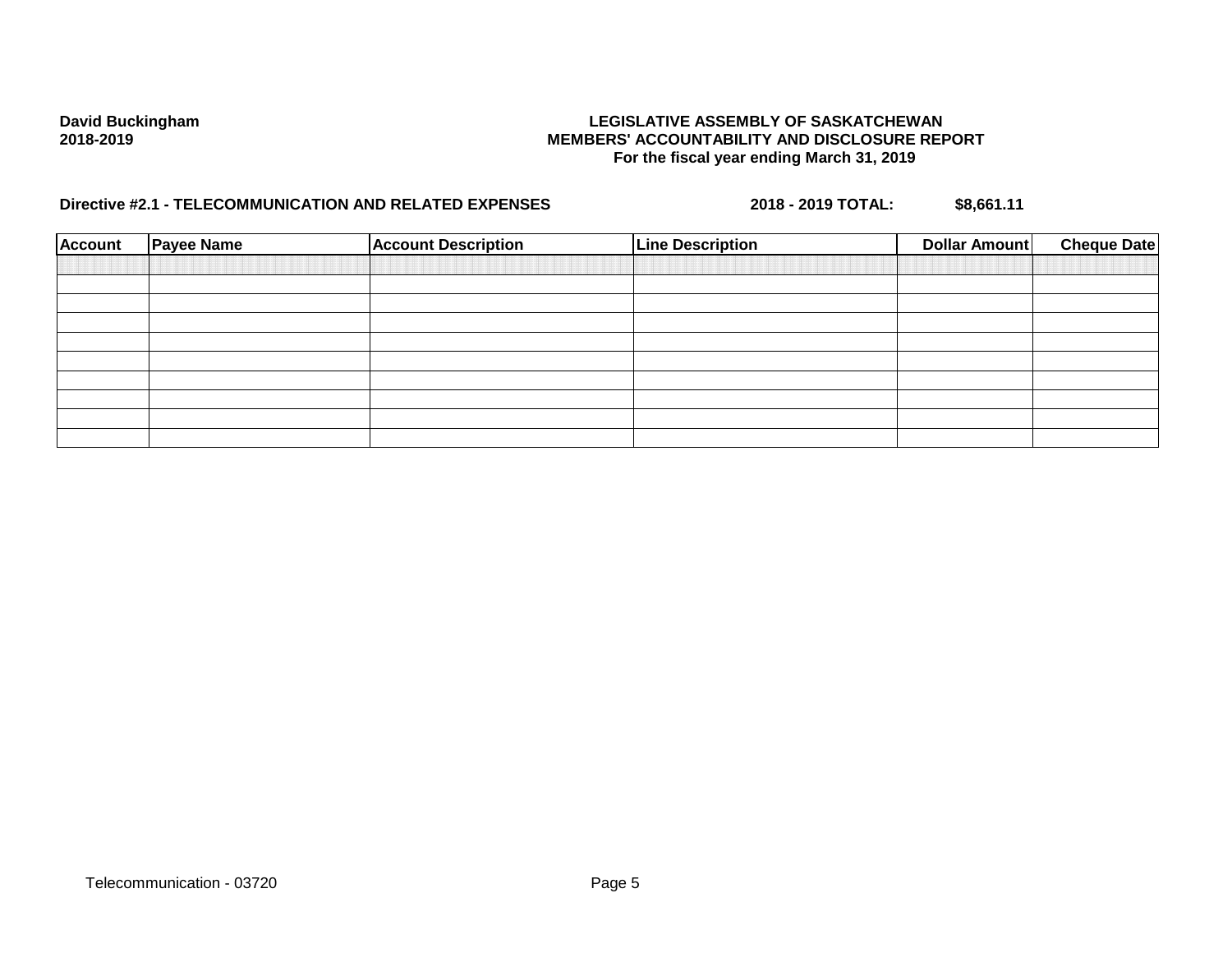## **LEGISLATIVE ASSEMBLY OF SASKATCHEWAN MEMBERS' ACCOUNTABILITY AND DISCLOSURE REPORT For the fiscal year ending March 31, 2019**

| <b>Account</b> | <b>Payee Name</b>           | <b>Account Description</b>  | <b>Line Description</b>          | <b>Dollar Amount</b> | <b>Cheque Date</b> |
|----------------|-----------------------------|-----------------------------|----------------------------------|----------------------|--------------------|
|                |                             |                             |                                  |                      |                    |
| 541900         | <b>BUCKINGHAM, DAVID F.</b> | Elected Rep - Travel        | MLA TRAVEL APRIL 4-12, 2018      | 1,497.66             | 04-12-18           |
| 541900         | BUCKINGHAM, DAVID F.        | Elected Rep - Travel        | MLA TRAVEL APRIL 13-18, 2018     | 1,121.23             | 04-19-18           |
| 541900         | BUCKINGHAM, DAVID F.        | Elected Rep - Travel        | MLA TRAVEL APRIL 19 - 30, 2018   | 2,033.15             | 05-04-18           |
| 541900         | <b>BUCKINGHAM, DAVID F.</b> | Elected Rep - Travel        | MLA TRAVEL MAY 1 - 3, 2018       | 992.61               | 05-04-18           |
| 541900         | <b>BUCKINGHAM, DAVID F.</b> | Elected Rep - Travel        | MLA TRAVEL APRIL 7 - MAY 4, 2018 | 381.48               | 05-07-18           |
| 541900         | <b>BUCKINGHAM, DAVID F.</b> | Elected Rep - Travel        | MLA TRAVEL MAY 4 - 10, 2018      | 1,557.76             | 05-10-18           |
| 541900         | BUCKINGHAM, DAVID F.        | Elected Rep - Travel        | MLA TRAVEL MAY 11 - 24, 2018     | 2,255.17             | 05-24-18           |
| 541900         | BUCKINGHAM, DAVID F.        | Elected Rep - Travel        | MLA TRAVEL MAY 25-JUN 4 2018     | 2,552.61             | 06-04-18           |
| 541900         | BUCKINGHAM, DAVID F.        | Elected Rep - Travel        | MLA TRAVEL MAY 8 2018            | 52.38                | 06-20-18           |
| 541900         | BUCKINGHAM, DAVID F.        | Elected Rep - Travel        | MLA TRAVEL JUN 5-20 2018         | 1,536.37             | 06-22-18           |
| 541900         | <b>BUCKINGHAM, DAVID F.</b> | Elected Rep - Travel        | MLA TRAVEL JULY 5-10 2018        | 1,068.85             | $07 - 11 - 18$     |
| 541900         | <b>BUCKINGHAM, DAVID F.</b> | Elected Rep - Travel        | MLA TRAVEL JUN 22-29 2018        | 590.20               | $07 - 11 - 18$     |
| 541900         | <b>BUCKINGHAM, DAVID F.</b> | Elected Rep - Travel        | MLA TRAVEL JULY 1-11 2018        | 964.59               | $07 - 11 - 18$     |
| 541900         | <b>BUCKINGHAM, DAVID F.</b> | Elected Rep - Travel        | MLA TRAVEL JULY 11-26 2018       | 1,763.96             | 08-01-18           |
| 541900         | BUCKINGHAM, DAVID F.        | Elected Rep - Travel        | MLA TRAVEL AUGUST 7 - 16, 2018   | 1,086.98             | 08-16-18           |
| 541900         | BUCKINGHAM, DAVID F.        | Elected Rep - Travel        | MLA TRAVEL SEP 4-18 2018         | 2,291.04             | 09-04-18           |
| 541900         | BUCKINGHAM, DAVID F.        | Elected Rep - Travel        | MLA TRAVEL AUG 16-29, 2018       | 780.65               | 09-05-18           |
| 541900         | <b>BUCKINGHAM, DAVID F.</b> | <b>Elected Rep - Travel</b> | MLA TRAVEL OCT 1-17 2018         | 1,869.34             | $10 - 01 - 18$     |
| 541900         | <b>BUCKINGHAM, DAVID F.</b> | Elected Rep - Travel        | MLA TRAVEL SEP 19-30 2018        | 1,252.94             | $10 - 01 - 18$     |
| 541900         | BUCKINGHAM, DAVID F.        | Elected Rep - Travel        | MLA TRAVEL OCT 19-NOV 2 2018     | 2,882.44             | $11 - 05 - 18$     |
| 541900         | BUCKINGHAM, DAVID F.        | Elected Rep - Travel        | MLA TRAVEL NOVEMBER 4-15, 2018   | 3,566.10             | 11-15-18           |
| 541900         | BUCKINGHAM, DAVID F.        | Elected Rep - Travel        | MLA TRAVEL NOV 16-30 2018        | 3,506.16             | $12 - 01 - 18$     |
| 541900         | BUCKINGHAM, DAVID F.        | Elected Rep - Travel        | MLA TRAVEL DEC 2-6 2018          | 1,189.16             | 12-17-18           |
| 541900         | BUCKINGHAM, DAVID F.        | Elected Rep - Travel        | MLA TRAVEL DECEMBER 19-31, 2018  | 760.05               | $01-07-19$         |
| 541900         | <b>BUCKINGHAM, DAVID F.</b> | Elected Rep - Travel        | MLA TRAVEL JAN 2-16 2019         | 2,037.79             | $01 - 16 - 19$     |
| 541900         | <b>BUCKINGHAM, DAVID F.</b> | Elected Rep - Travel        | MLA TRAVEL FEB 4-15 2019         | 2,236.39             | $02 - 15 - 19$     |
| 541900         | BUCKINGHAM, DAVID F.        | Elected Rep - Travel        | MLA TRAVEL FEB 16-28 2019        | 681.70               | 03-06-19           |
| 541900         | BUCKINGHAM, DAVID F.        | Elected Rep - Travel        | MLA TRAVEL MAR 1-15 2019         | 2,797.96             | 03-18-19           |
| 541900         | BUCKINGHAM, DAVID F.        | Elected Rep - Travel        | MLA TRAVEL MAR 17 - 31 2019      | 2,891.53             | 03-31-19           |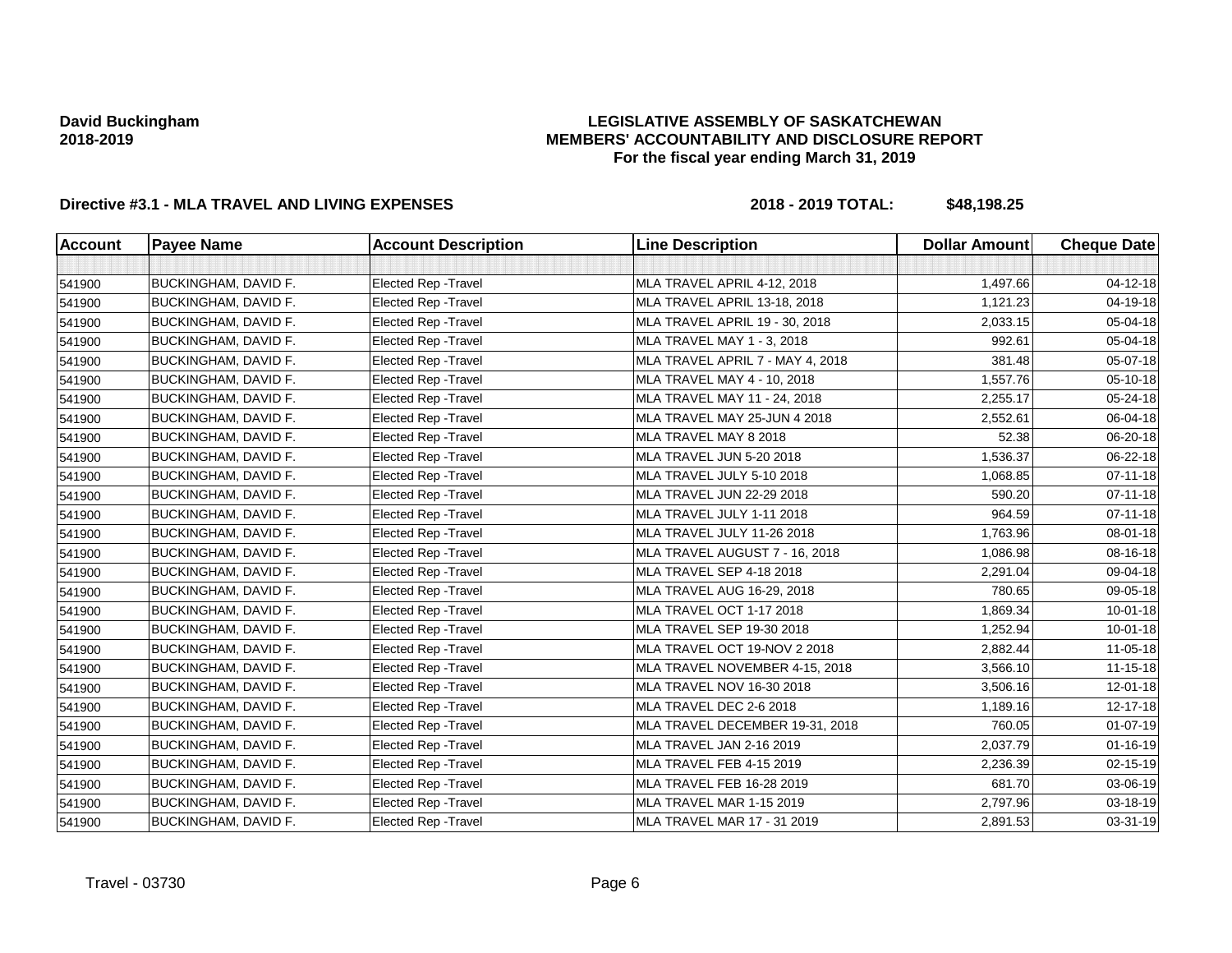## **LEGISLATIVE ASSEMBLY OF SASKATCHEWAN MEMBERS' ACCOUNTABILITY AND DISCLOSURE REPORT For the fiscal year ending March 31, 2019**

| <b>Account</b> | Payee Name | <b>Account Description</b> | <b>Line Description</b> | <b>Dollar Amount</b> | <b>Cheque Date</b> |
|----------------|------------|----------------------------|-------------------------|----------------------|--------------------|
|                |            |                            |                         |                      |                    |
|                |            |                            |                         |                      |                    |
|                |            |                            |                         |                      |                    |
|                |            |                            |                         |                      |                    |
|                |            |                            |                         |                      |                    |
|                |            |                            |                         |                      |                    |
|                |            |                            |                         |                      |                    |
|                |            |                            |                         |                      |                    |
|                |            |                            |                         |                      |                    |
|                |            |                            |                         |                      |                    |
|                |            |                            |                         |                      |                    |
|                |            |                            |                         |                      |                    |
|                |            |                            |                         |                      |                    |
|                |            |                            |                         |                      |                    |
|                |            |                            |                         |                      |                    |
|                |            |                            |                         |                      |                    |
|                |            |                            |                         |                      |                    |
|                |            |                            |                         |                      |                    |
|                |            |                            |                         |                      |                    |
|                |            |                            |                         |                      |                    |
|                |            |                            |                         |                      |                    |
|                |            |                            |                         |                      |                    |
|                |            |                            |                         |                      |                    |
|                |            |                            |                         |                      |                    |
|                |            |                            |                         |                      |                    |
|                |            |                            |                         |                      |                    |
|                |            |                            |                         |                      |                    |
|                |            |                            |                         |                      |                    |
|                |            |                            |                         |                      |                    |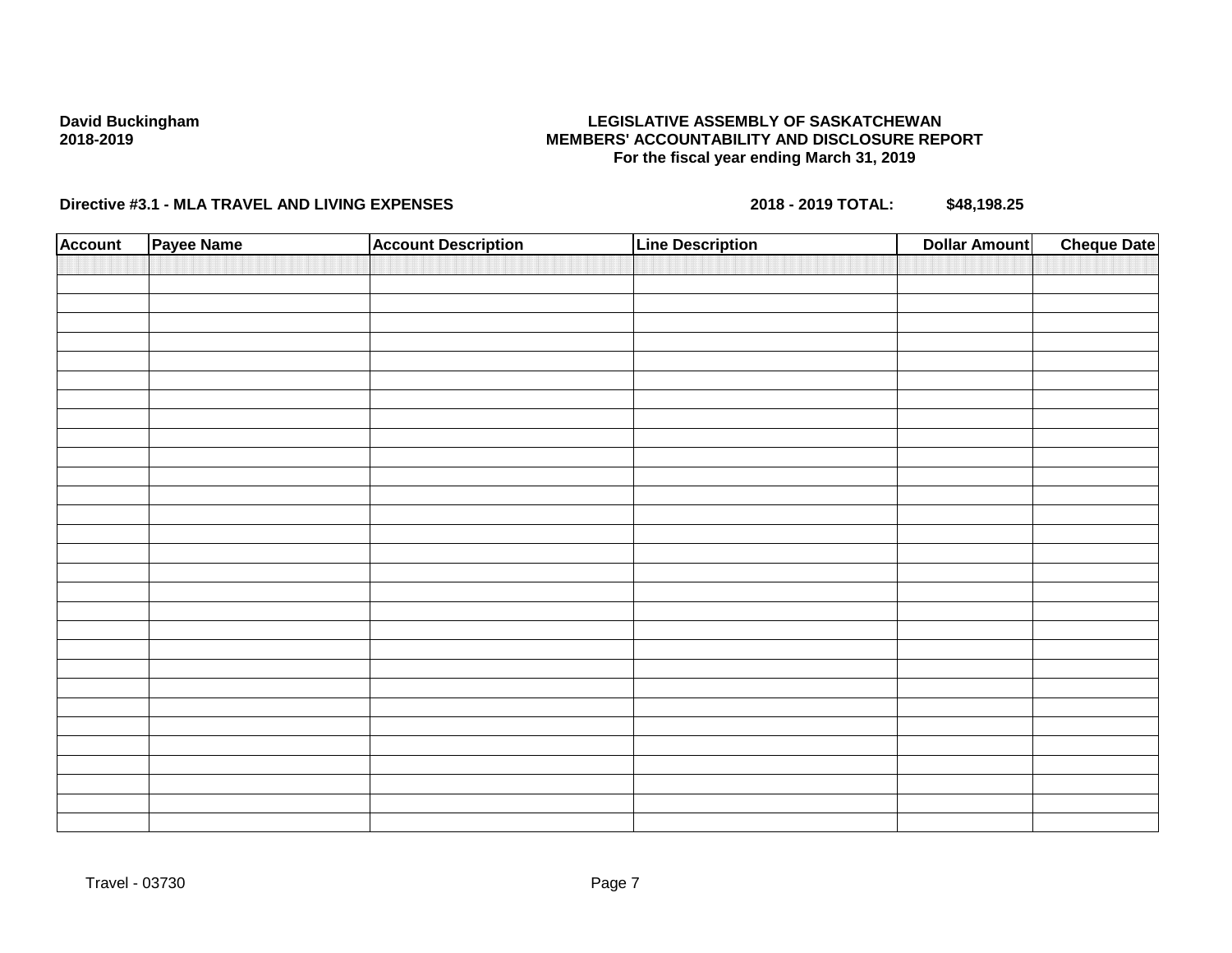## **LEGISLATIVE ASSEMBLY OF SASKATCHEWAN MEMBERS' ACCOUNTABILITY AND DISCLOSURE REPORT For the fiscal year ending March 31, 2019**

| <b>Account</b> | Payee Name | <b>Account Description</b> | <b>Line Description</b> | <b>Cheque Date</b><br><b>Dollar Amount</b> |
|----------------|------------|----------------------------|-------------------------|--------------------------------------------|
|                |            |                            |                         |                                            |
|                |            |                            |                         |                                            |
|                |            |                            |                         |                                            |
|                |            |                            |                         |                                            |
|                |            |                            |                         |                                            |
|                |            |                            |                         |                                            |
|                |            |                            |                         |                                            |
|                |            |                            |                         |                                            |
|                |            |                            |                         |                                            |
|                |            |                            |                         |                                            |
|                |            |                            |                         |                                            |
|                |            |                            |                         |                                            |
|                |            |                            |                         |                                            |
|                |            |                            |                         |                                            |
|                |            |                            |                         |                                            |
|                |            |                            |                         |                                            |
|                |            |                            |                         |                                            |
|                |            |                            |                         |                                            |
|                |            |                            |                         |                                            |
|                |            |                            |                         |                                            |
|                |            |                            |                         |                                            |
|                |            |                            |                         |                                            |
|                |            |                            |                         |                                            |
|                |            |                            |                         |                                            |
|                |            |                            |                         |                                            |
|                |            |                            |                         |                                            |
|                |            |                            |                         |                                            |
|                |            |                            |                         |                                            |
|                |            |                            |                         |                                            |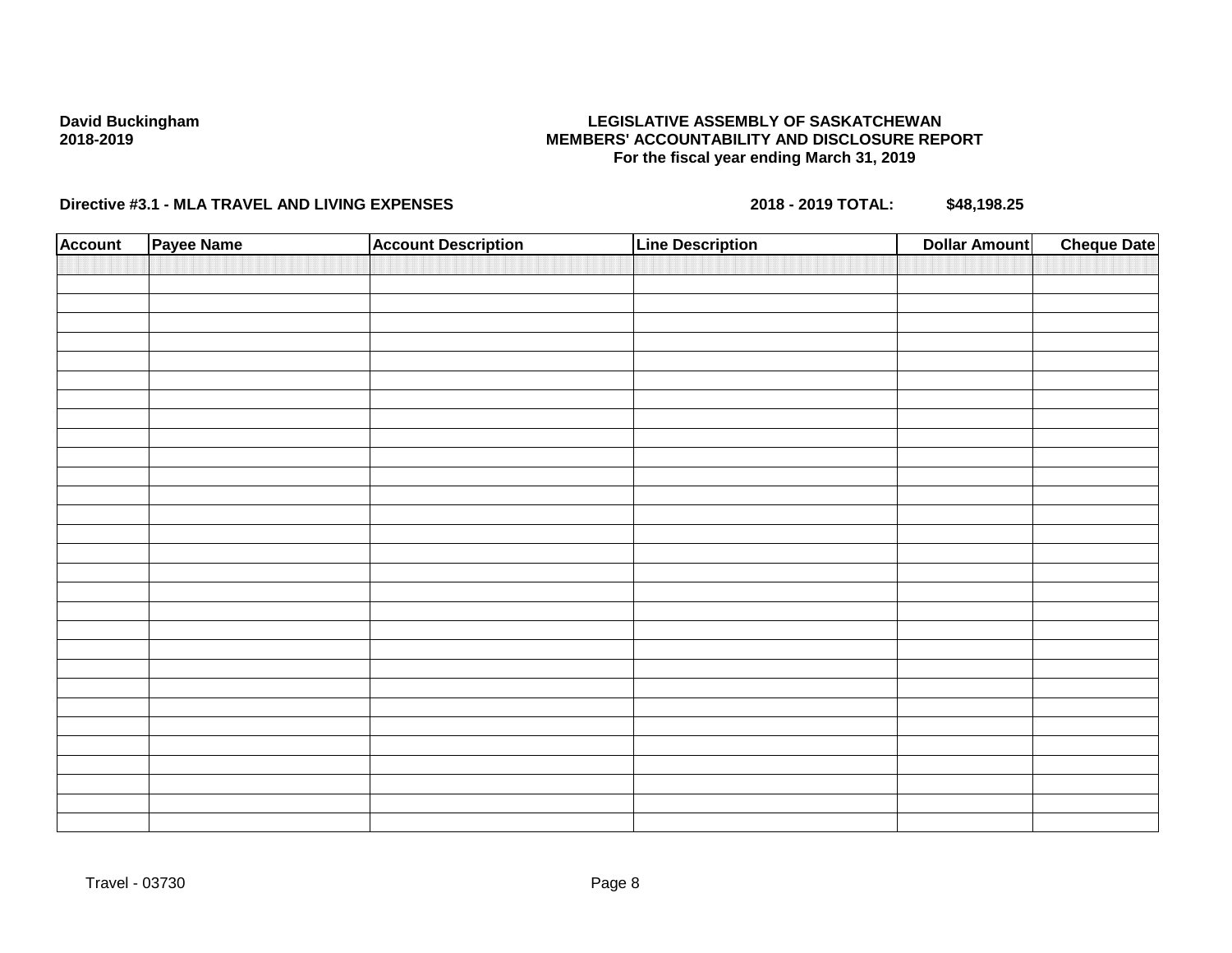## **LEGISLATIVE ASSEMBLY OF SASKATCHEWAN MEMBERS' ACCOUNTABILITY AND DISCLOSURE REPORT For the fiscal year ending March 31, 2019**

| <b>Account</b> | Payee Name | <b>Account Description</b> | <b>Line Description</b> | <b>Cheque Date</b><br><b>Dollar Amount</b> |
|----------------|------------|----------------------------|-------------------------|--------------------------------------------|
|                |            |                            |                         |                                            |
|                |            |                            |                         |                                            |
|                |            |                            |                         |                                            |
|                |            |                            |                         |                                            |
|                |            |                            |                         |                                            |
|                |            |                            |                         |                                            |
|                |            |                            |                         |                                            |
|                |            |                            |                         |                                            |
|                |            |                            |                         |                                            |
|                |            |                            |                         |                                            |
|                |            |                            |                         |                                            |
|                |            |                            |                         |                                            |
|                |            |                            |                         |                                            |
|                |            |                            |                         |                                            |
|                |            |                            |                         |                                            |
|                |            |                            |                         |                                            |
|                |            |                            |                         |                                            |
|                |            |                            |                         |                                            |
|                |            |                            |                         |                                            |
|                |            |                            |                         |                                            |
|                |            |                            |                         |                                            |
|                |            |                            |                         |                                            |
|                |            |                            |                         |                                            |
|                |            |                            |                         |                                            |
|                |            |                            |                         |                                            |
|                |            |                            |                         |                                            |
|                |            |                            |                         |                                            |
|                |            |                            |                         |                                            |
|                |            |                            |                         |                                            |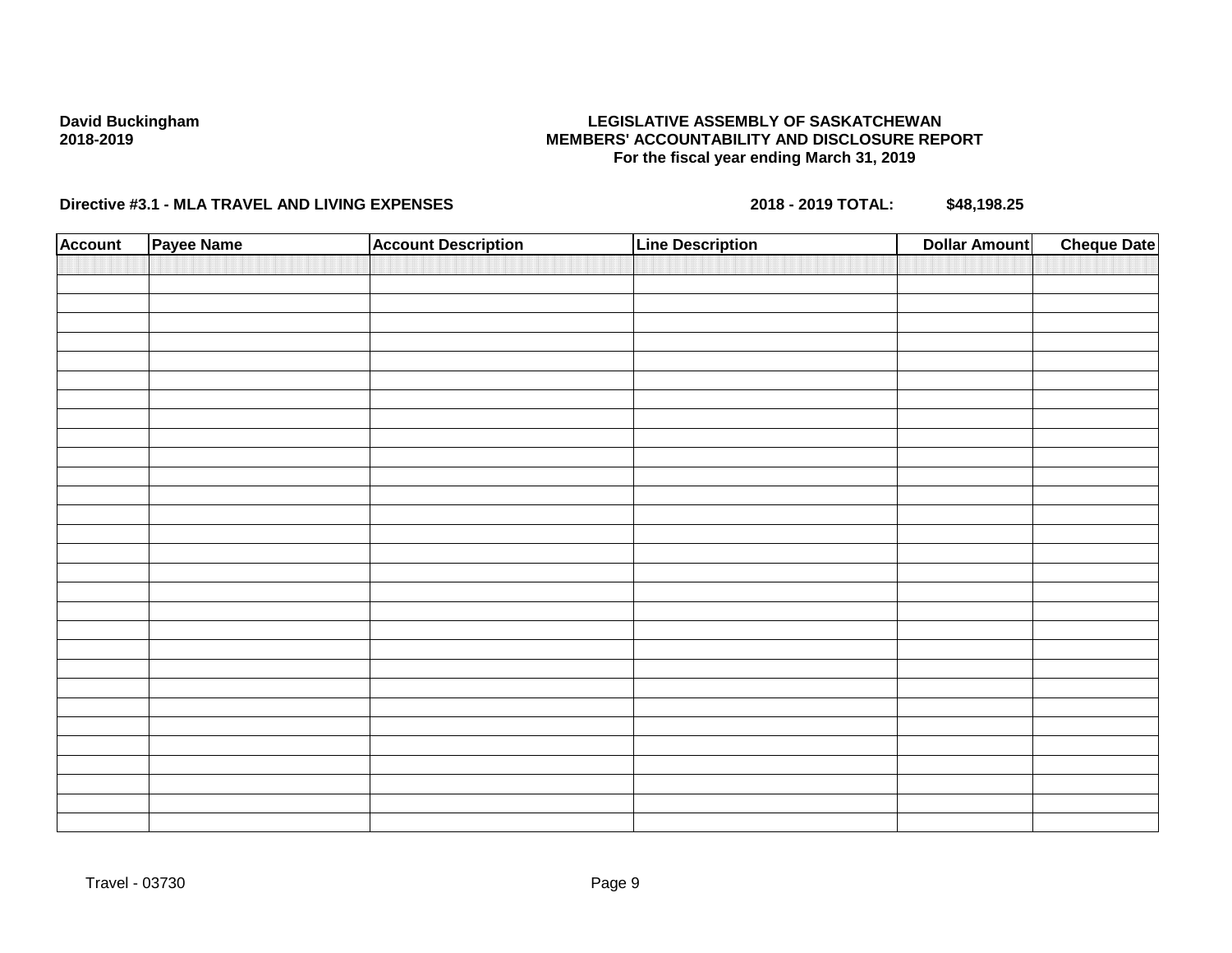## **LEGISLATIVE ASSEMBLY OF SASKATCHEWAN MEMBERS' ACCOUNTABILITY AND DISCLOSURE REPORT For the fiscal year ending March 31, 2019**

| <b>Account</b> | <b>Payee Name</b> | <b>Account Description</b> | <b>Line Description</b> | Dollar Amount | <b>Cheque Date</b> |
|----------------|-------------------|----------------------------|-------------------------|---------------|--------------------|
|                |                   |                            |                         |               |                    |
|                |                   |                            |                         |               |                    |
|                |                   |                            |                         |               |                    |
|                |                   |                            |                         |               |                    |
|                |                   |                            |                         |               |                    |
|                |                   |                            |                         |               |                    |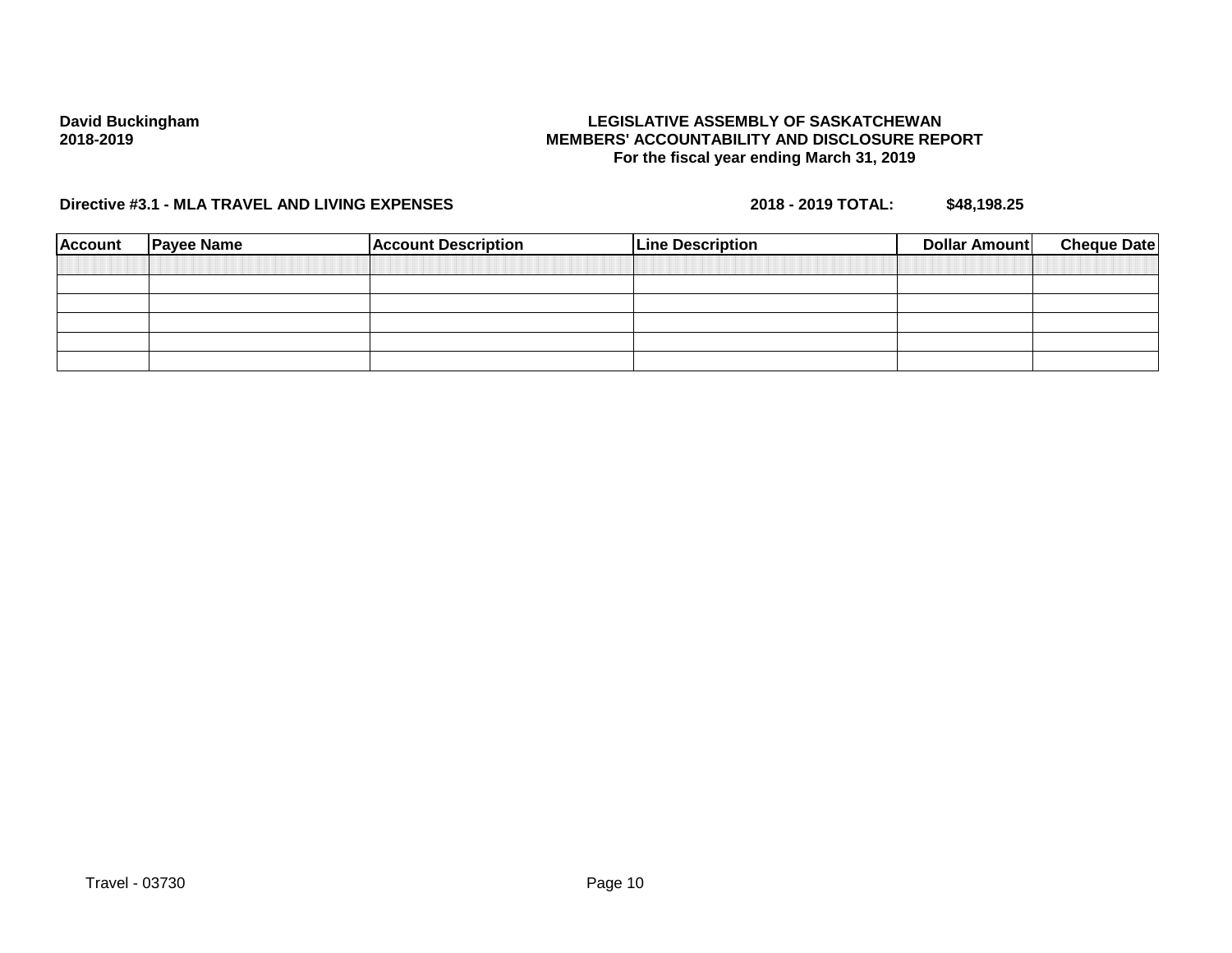## **LEGISLATIVE ASSEMBLY OF SASKATCHEWAN MEMBERS' ACCOUNTABILITY AND DISCLOSURE REPORT For the fiscal year ending March 31, 2019**

| <b>Account</b> | <b>Payee Name</b>               | <b>Account Description</b>                | <b>Line Description</b>                        | <b>Dollar Amount</b> | <b>Cheque Date</b> |
|----------------|---------------------------------|-------------------------------------------|------------------------------------------------|----------------------|--------------------|
|                |                                 |                                           |                                                |                      |                    |
| 521372         | PETERS, SASHA                   | Photographer's Services                   | PHOTOGRAPHER SERVICES                          | 8.26                 | 03-07-19           |
| 522000         | <b>FORTRESS PROPERTIES INC.</b> | Rent of Ground, Buildings and Other Space | APRIL 2018 MLA OFFICE RENT                     | 3,339.02             | $04 - 01 - 18$     |
| 522000         | <b>FORTRESS PROPERTIES INC.</b> | Rent of Ground, Buildings and Other Space | JUNE 2018 MLA OFFICE RENT                      | 3,339.02             | 06-01-18           |
| 522000         | FORTRESS PROPERTIES INC.        | Rent of Ground, Buildings and Other Space | MLA OFFICE RENT AUGUST 2018                    | 3,339.02             | 07-23-18           |
| 522000         | <b>FORTRESS PROPERTIES INC.</b> | Rent of Ground, Buildings and Other Space | OCTOBER 2018 MLA OFFICE RENT                   | 3,339.02             | $10 - 01 - 18$     |
| 522000         | <b>FORTRESS PROPERTIES INC.</b> | Rent of Ground, Buildings and Other Space | MLA OFFICE RENT DECEMBER 2018                  | 3,339.02             | 10-25-18           |
| 522000         | <b>FORTRESS PROPERTIES INC.</b> | Rent of Ground, Buildings and Other Space | FEBRUARY 2019 MLA OFFICE RENT                  | 3,339.02             | $01 - 15 - 19$     |
| 522200         | TOSHIBA OF CANADA LTD.          | Rent of Photocopiers                      | <b>COPIER CHARGES</b>                          | 201.62               | 05-01-18           |
| 522200         | TOSHIBA OF CANADA LTD.          | Rent of Photocopiers                      | <b>COPIER CHARGES</b>                          | 198.85               | 06-06-18           |
| 522200         | TOSHIBA OF CANADA LTD.          | Rent of Photocopiers                      | <b>COPIER CHARGES</b>                          | 247.58               | 08-08-18           |
| 522200         | TOSHIBA OF CANADA LTD.          | Rent of Photocopiers                      | <b>COPIER CHARGES</b>                          | 206.55               | 10-08-18           |
| 522200         | TOSHIBA OF CANADA LTD.          | Rent of Photocopiers                      | <b>COPIER CHARGES</b>                          | 258.24               | $01 - 01 - 19$     |
| 522200         | TOSHIBA OF CANADA LTD.          | Rent of Photocopiers                      | <b>COPIER CHARGES</b>                          | 186.19               | 03-01-19           |
| 522500         | HOFFMANN KOOL INSURANCE         | <b>Insurance Premiums</b>                 | INSURANCE POLICY SASKATO-24 - NO<br><b>GST</b> | 509.86               | 05-04-18           |
| 522700         | <b>BUCKINGHAM, DAVID F.</b>     | Utilities - Electricity and Nat Gas       | 510004547822 MAR 8 2019                        | 251.47               | 03-08-19           |
| 522700         | <b>BUCKINGHAM, DAVID F.</b>     | Utilities - Electricity and Nat Gas       | RTV - DAVID BUCKINGHAM - SASKPOWER             | $-251.47$            | 03-31-19           |
| 522700         | <b>SASKPOWER CORPORATION</b>    | Utilities - Electricity and Nat Gas       | 510004547822 MAY 8, 2018                       | 221.35               | 05-08-18           |
| 522700         | <b>SASKPOWER CORPORATION</b>    | Utilities - Electricity and Nat Gas       | 510004547822 JULY 10 2018                      | 225.65               | 07-10-18           |
| 522700         | SASKPOWER CORPORATION           | Utilities - Electricity and Nat Gas       | 510004547822 SEPT 10 2018                      | 229.63               | 09-10-18           |
| 522700         | SASKPOWER CORPORATION           | Utilities - Electricity and Nat Gas       | 510004547822 NOV 8 2018                        | 5.70                 | 11-08-18           |
| 522700         | SASKPOWER CORPORATION           | Utilities - Electricity and Nat Gas       | 510004547822 DEC 7 2018                        | 260.24               | $01 - 01 - 19$     |
| 522700         | <b>SASKPOWER CORPORATION</b>    | Utilities - Electricity and Nat Gas       | 510004547822 MAR 8 2019                        | 251.47               | 03-08-19           |
| 525000         | JOA, GWEN                       | Postal, Courier, Freight and Related      | <b>POSTAGE</b>                                 | 85.56                | 09-05-18           |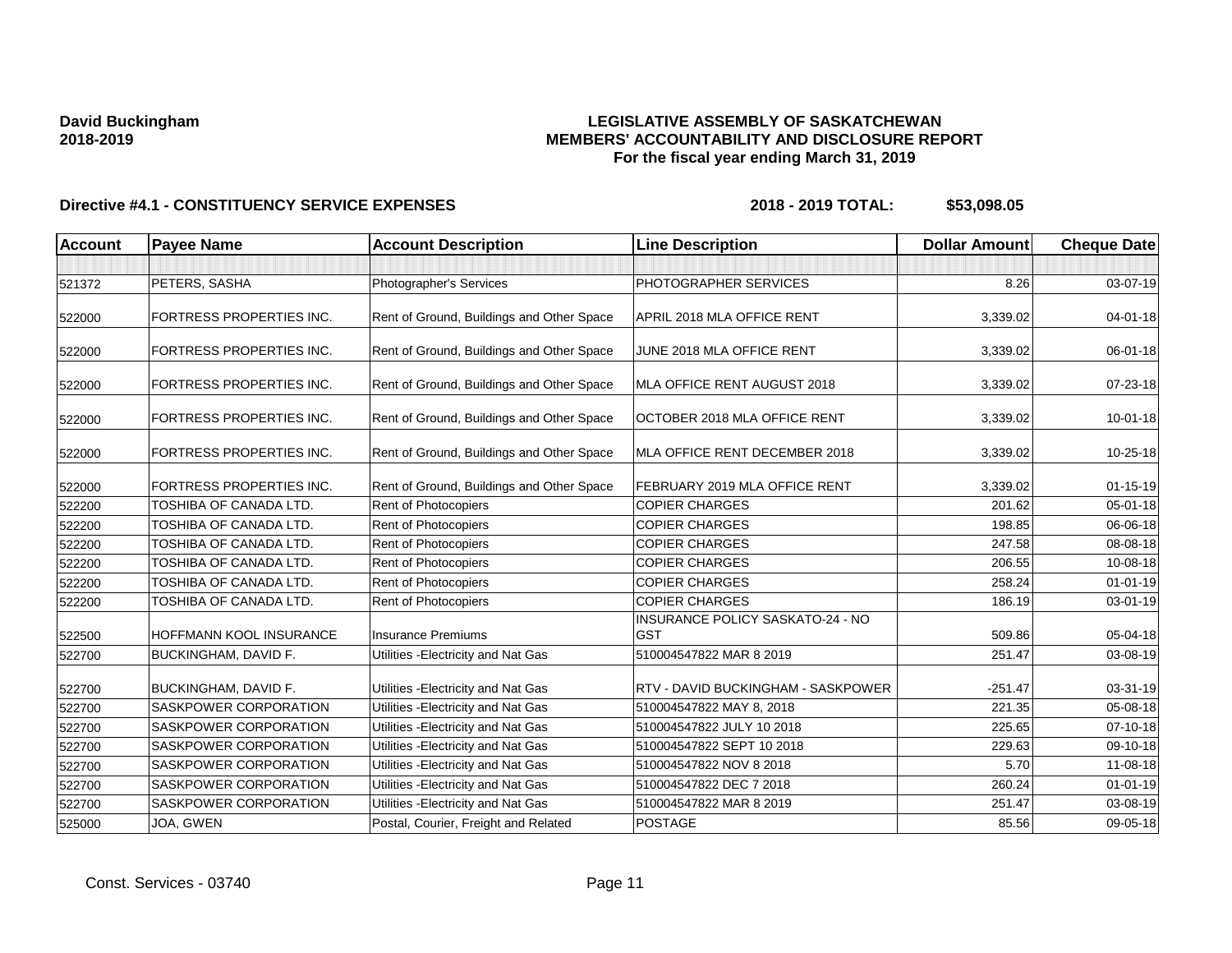## **LEGISLATIVE ASSEMBLY OF SASKATCHEWAN MEMBERS' ACCOUNTABILITY AND DISCLOSURE REPORT For the fiscal year ending March 31, 2019**

| Account | <b>Payee Name</b>                                   | <b>Account Description</b>              | <b>Line Description</b>        | <b>Dollar Amount</b> | <b>Cheque Date</b> |
|---------|-----------------------------------------------------|-----------------------------------------|--------------------------------|----------------------|--------------------|
|         |                                                     |                                         |                                |                      |                    |
|         | MINISTER OF FINANCE-MINISTRY                        |                                         |                                |                      |                    |
| 525000  | OF CENTRAL SERVICES                                 | Postal, Courier, Freight and Related    | MAIL SERVICES MAY 2018         | 47.92                | $07 - 01 - 18$     |
|         | MINISTER OF FINANCE-MINISTRY                        |                                         |                                |                      |                    |
| 525000  | OF CENTRAL SERVICES                                 | Postal, Courier, Freight and Related    | MAIL SERVICES APRIL 2018       | 47.92                | $07 - 01 - 18$     |
|         | MINISTER OF FINANCE-MINISTRY                        |                                         |                                |                      |                    |
| 525000  | OF CENTRAL SERVICES                                 | Postal, Courier, Freight and Related    | MAIL SERVICES JUNE 2018        | 48.42                | 08-01-18           |
|         | MINISTER OF FINANCE-MINISTRY                        |                                         |                                |                      |                    |
| 525000  | OF CENTRAL SERVICES                                 | Postal, Courier, Freight and Related    | MAIL SERVICES JULY 2018        | 45.96                | 09-06-18           |
|         | MINISTER OF FINANCE-MINISTRY                        |                                         |                                |                      |                    |
| 525000  | OF CENTRAL SERVICES                                 | Postal, Courier, Freight and Related    | AUGUST 2018 MAIL SERVICES      | 45.96                | 10-10-18           |
|         | MINISTER OF FINANCE-MINISTRY                        |                                         |                                |                      |                    |
| 525000  | OF CENTRAL SERVICES                                 | Postal, Courier, Freight and Related    | MAIL SERVICES SEPT 2018        | 46.02                | $11 - 01 - 18$     |
|         | MINISTER OF FINANCE-MINISTRY                        |                                         |                                |                      |                    |
| 525000  | OF CENTRAL SERVICES                                 | Postal, Courier, Freight and Related    | MAIL SERVICES OCTOBER 2018     | 46.02                | $12 - 01 - 18$     |
|         | MINISTER OF FINANCE-MINISTRY                        |                                         |                                |                      |                    |
| 525000  | OF CENTRAL SERVICES                                 | Postal, Courier, Freight and Related    | MAIL SERVICES NOVEMBER 2018    | 200.98               | $01 - 01 - 19$     |
|         | MINISTER OF FINANCE-MINISTRY                        |                                         |                                |                      |                    |
| 525000  | OF CENTRAL SERVICES                                 | Postal, Courier, Freight and Related    | MAIL SERVICES DECEMBER 2018    | 203.34               | $02 - 01 - 19$     |
|         | MINISTER OF FINANCE-MINISTRY<br>OF CENTRAL SERVICES |                                         | MAIL SERVICE JAN 2019          | 47.95                | 03-01-19           |
| 525000  |                                                     | Postal, Courier, Freight and Related    |                                |                      |                    |
|         | MINISTER OF FINANCE-MINISTRY<br>OF CENTRAL SERVICES | Postal, Courier, Freight and Related    | MAIL SERVICES FEB 2019         | 48.44                | 03-14-19           |
| 525000  | MINISTER OF FINANCE-MINISTRY                        |                                         |                                |                      |                    |
| 525000  | OF CENTRAL SERVICES                                 | Postal, Courier, Freight and Related    | <b>MAR/19 MAIL SERVICES</b>    | 48.15                | 03-31-19           |
|         | <b>PRAIRIEFUSION CONSULTING INC.</b>                | <b>Support Services</b>                 | TECHNICAL SERVICE - NO GST     | 148.40               | 05-04-18           |
| 528000  |                                                     |                                         |                                |                      |                    |
| 528000  | PRAIRIEFUSION CONSULTING INC.                       | <b>Support Services</b>                 | <b>IT SUPPORT</b>              | 92.75                | 07-05-18           |
| 528000  | PRAIRIEFUSION CONSULTING INC.                       | <b>Support Services</b>                 | <b>IT SUPPORT</b>              | 74.20                | 09-07-18           |
| 529000  | KONCEPT SIGN GROUP INC.                             | <b>General Contractual Services</b>     | SIGN PRODUCTION & INSTALLATION | 161.65               | 05-01-18           |
|         |                                                     |                                         | <b>REIMB: MLC CONVERENCE</b>   |                      |                    |
| 529200  | <b>BUCKINGHAM, DAVID F.</b>                         | Professional Development                | <b>REGISTRATION</b>            | 417.82               | 08-01-18           |
| 530000  | ULTRA PRINT SERVICES LTD.                           | <b>Communications Development Costs</b> | <b>MAGNETIC VEHICLE SIGN</b>   | 119.78               | 06-01-18           |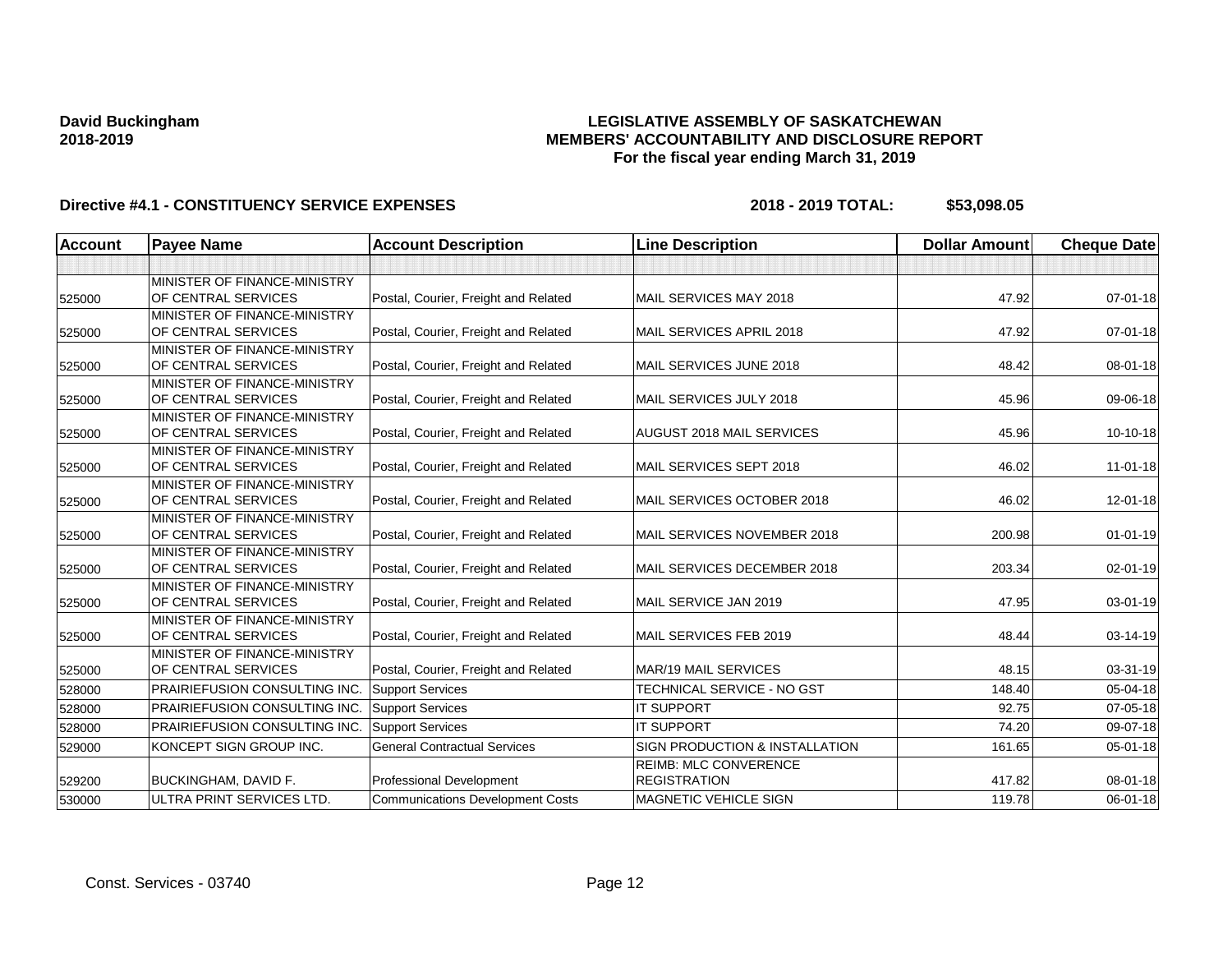## **LEGISLATIVE ASSEMBLY OF SASKATCHEWAN MEMBERS' ACCOUNTABILITY AND DISCLOSURE REPORT For the fiscal year ending March 31, 2019**

| <b>Account</b> | <b>Payee Name</b>                                              | <b>Account Description</b>   | <b>Line Description</b>                                     | <b>Dollar Amount</b> | <b>Cheque Date</b> |
|----------------|----------------------------------------------------------------|------------------------------|-------------------------------------------------------------|----------------------|--------------------|
|                |                                                                |                              |                                                             |                      |                    |
| 530300         | MARU GROUP CANADA INC.                                         | Primary Research/Focus group | AD HOC CONSULTING - BRAND<br><b>HEALTH/TRACKING U&amp;A</b> | 632.98               | 08-01-18           |
| 530300         | MARU GROUP CANADA INC.                                         | Primary Research/Focus group | AD HOC CONSULTING-BRAND<br>HEALTH/TRACKING/U&A              | 632.98               | $10 - 01 - 18$     |
| 530300         | MARU GROUP CANADA INC.                                         | Primary Research/Focus group | <b>GROUP AD HOC CONSULTING</b>                              | 632.98               | $11-01-18$         |
| 530300         | MARU GROUP CANADA INC.                                         | Primary Research/Focus group | <b>GROUP AD AD CONSULTING</b>                               | 632.98               | 12-01-18           |
| 530500         | <b>CANADIAN NETWORK</b><br><b>BROADCASTING</b>                 | Media Placement              | <b>ADVERTISING</b>                                          | 579.00               | 05-01-18           |
| 530500         | <b>CANADIAN NETWORK</b><br><b>BROADCASTING</b>                 | Media Placement              | <b>ADVERTISING</b>                                          | 1,990.00             | 08-15-18           |
| 530500         | <b>CHABAD OF SASKATOON</b>                                     | Media Placement              | <b>ADVERTISING</b>                                          | 77.77                | $10 - 01 - 18$     |
| 530500         | <b>CREATIVE FIRE</b>                                           | Media Placement              | <b>ADVERTISING</b>                                          | 1,061.20             | 08-17-18           |
| 530500         | <b>CREATIVE FIRE</b>                                           | Media Placement              | <b>ADVERTISING</b>                                          | 2,316.03             | 12-01-18           |
| 530500         | <b>CREATIVE OUTDOOR</b><br><b>ADVERTISING</b>                  | Media Placement              | <b>ADVERTISING</b>                                          | 1,572.00             | 06-13-18           |
| 530500         | <b>CREATIVE OUTDOOR</b><br><b>ADVERTISING</b>                  | Media Placement              | <b>ADVERTISING</b>                                          | 1,572.00             | 06-13-18           |
| 530500         | <b>CREATIVE OUTDOOR</b><br><b>ADVERTISING</b>                  | Media Placement              | <b>ADVERTISING</b>                                          | 1,392.00             | 12-01-18           |
| 530500         | <b>CREATIVE OUTDOOR</b><br><b>ADVERTISING</b>                  | Media Placement              | <b>ADVERTISING</b>                                          | 1,572.00             | 12-01-18           |
| 530500         | <b>CURBEX</b>                                                  | Media Placement              | <b>ADVERTISING</b>                                          | 200.50               | 12-05-18           |
| 530500         | <b>HAMPTON VILLAGE COMMUNITY</b><br><b>ASSOCIATION</b>         | Media Placement              | <b>ADVERTISING</b>                                          | 25.00                | 05-01-18           |
| 530500         | <b>HAMPTON VILLAGE COMMUNITY</b><br><b>ASSOCIATION</b>         | Media Placement              | <b>ADVERTISING</b>                                          | 75.00                | 08-19-18           |
| 530500         | HAMPTON VILLAGE COMMUNITY<br><b>ASSOCIATION</b>                | Media Placement              | <b>ADVERTISING</b>                                          | 75.00                | $01 - 01 - 19$     |
| 530500         | <b>HUDSON BAY PARK/MAYFAIR</b><br><b>COMMUNITY ASSOCIATION</b> | Media Placement              | <b>ADVERTISING</b>                                          | 160.00               | $10 - 01 - 18$     |
| 530500         | <b>HUDSON BAY PARK/MAYFAIR</b><br><b>COMMUNITY ASSOCIATION</b> | Media Placement              | <b>ADVERTISING</b>                                          | 160.00               | $01 - 14 - 19$     |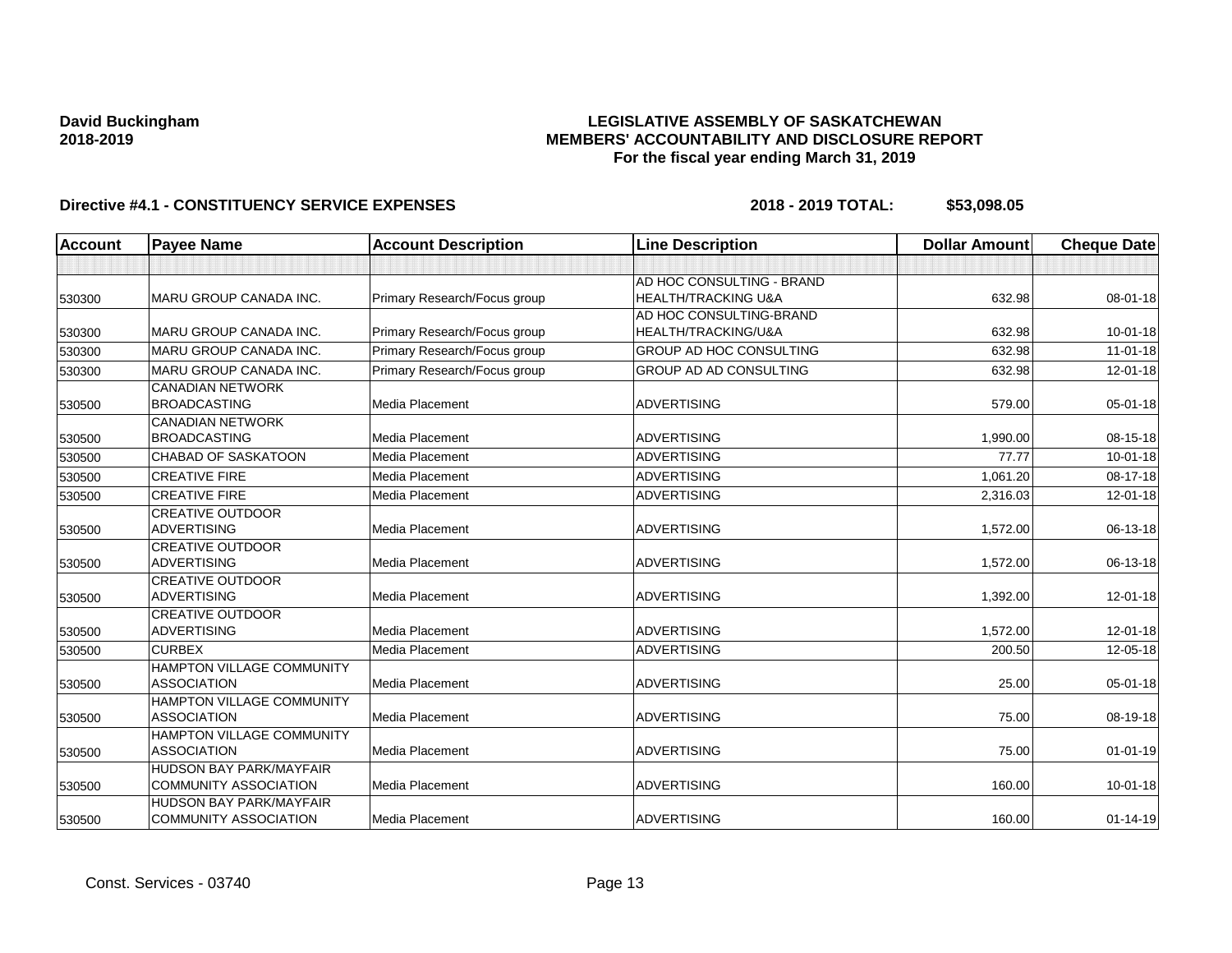## **LEGISLATIVE ASSEMBLY OF SASKATCHEWAN MEMBERS' ACCOUNTABILITY AND DISCLOSURE REPORT For the fiscal year ending March 31, 2019**

| <b>Account</b> | <b>Payee Name</b>                 | <b>Account Description</b>             | <b>Line Description</b>            | <b>Dollar Amount</b> | <b>Cheque Date</b> |
|----------------|-----------------------------------|----------------------------------------|------------------------------------|----------------------|--------------------|
|                |                                   |                                        |                                    |                      |                    |
| 530500         | <b>MAYFAIR UNITED CHURCH</b>      | Media Placement                        | <b>ADVERTISING</b>                 | 100.00               | $12 - 01 - 18$     |
| 530500         | <b>SASKATOON CHILDREN'S CHOIR</b> | Media Placement                        | ADVERTISING SCC PROGRAMMES         | 40.00                | 12-04-18           |
|                | <b>SASKATOON EXPRESS</b>          |                                        |                                    |                      |                    |
| 530500         | <b>NEWSPAPER</b>                  | Media Placement                        | <b>ADVERTISING</b>                 | 44.16                | $07 - 01 - 18$     |
| 530500         | <b>SASKTEL CENTRE</b>             | Media Placement                        | <b>ADVERTISING</b>                 | 2,500.00             | 10-23-18           |
|                | <b>WESTVIEW HEIGHTS COMMUNITY</b> |                                        |                                    |                      |                    |
| 530500         | <b>ASSOCIATION</b>                | Media Placement                        | <b>ADVERTISING</b>                 | 160.00               | 05-15-18           |
| 530900         | SASKATOON POPPY CAMPAIGN          | <b>Promotional Items</b>               | <b>WREATH</b>                      | 75.00                | $10 - 01 - 18$     |
| 530900         | ULTRA PRINT SERVICES LTD.         | <b>Promotional Items</b>               | <b>CHRISTMAS CARDS</b>             | 8,829.80             | $01 - 01 - 19$     |
| 542000         | PETERS, SASHA                     | Travel                                 | CA TRAVEL MAR 20 2019              | 299.66               | 03-20-19           |
|                |                                   | Deputy Minister/Ministry Head Business |                                    |                      |                    |
| 543201         | LEGISLATIVE FOOD SERVICE          | Expenses - Refreshments                | <b>STUDENT DRINKS</b>              | 41.34                | $06 - 01 - 18$     |
| 550000         | JOA, GWEN                         | <b>Stationery and Office Supplies</b>  | <b>MISC OFFICE SUPPLIES</b>        | 29.99                | $08 - 01 - 18$     |
| 550100         | ULTRA PRINT SERVICES LTD.         | <b>Printed Forms</b>                   | <b>BUSINESS CARDS</b>              | 83.74                | 06-01-18           |
| 550100         | ULTRA PRINT SERVICES LTD.         | <b>Printed Forms</b>                   | <b>BUSINESS CARDS</b>              | 120.84               | 06-07-18           |
| 550100         | ULTRA PRINT SERVICES LTD.         | <b>Printed Forms</b>                   | <b>BUSINESS CARDS</b>              | 83.74                | 06-11-18           |
| 555000         | <b>BUCKINGHAM, DAVID F.</b>       | Other Material and Supplies            | <b>REIMB: MISC OFFICE SUPPLIES</b> | 22.19                | 10-04-18           |
| 555000         | <b>CORPORATE EXPRESS</b>          | <b>Other Material and Supplies</b>     | <b>MISC OFFICE SUPPLIES</b>        | 33.90                | $12 - 01 - 18$     |
| 555000         | <b>CORPORATE EXPRESS</b>          | Other Material and Supplies            | MISC OFFICE SUPPLIES               | 18.99                | 02-11-19           |
| 555000         | <b>CORPORATE EXPRESS</b>          | Other Material and Supplies            | MISC OFFICE SUPPLIES               | 19.07                | 02-21-19           |
| 555000         | JOA, GWEN                         | Other Material and Supplies            | <b>REIMB: MISC OFFICE SUPPLIES</b> | 39.59                | 05-02-18           |
| 555000         | JOA, GWEN                         | Other Material and Supplies            | <b>REIMB: MISC OFFICE SUPPLIES</b> | 39.59                | $06-12-18$         |
| 555000         | JOA, GWEN                         | <b>Other Material and Supplies</b>     | <b>REIMB: MISC OFFICE SUPPLIES</b> | 18.10                | $07 - 01 - 18$     |
| 555000         | JOA, GWEN                         | Other Material and Supplies            | <b>REIMB: MISC OFFICE SUPPLIES</b> | 39.59                | 08-14-18           |
| 555000         | JOA, GWEN                         | Other Material and Supplies            | <b>REIMB: MISC OFFICE SUPPLIES</b> | 57.85                | $10 - 01 - 18$     |
| 555000         | JOA, GWEN                         | Other Material and Supplies            | <b>REIMB: MISC OFFICE SUPPLIES</b> | 22.19                | 10-09-18           |
| 555000         | JOA, GWEN                         | Other Material and Supplies            | <b>REIMB: MISC OFFICE SUPPLIES</b> | 38.99                | 10-25-18           |
| 555000         | PETERS, SASHA                     | Other Material and Supplies            | <b>REIMB: MISC OFFICE SUPPLIES</b> | 202.23               | 12-01-18           |
| 555000         | PETERS, SASHA                     | <b>Other Material and Supplies</b>     | <b>REIMB: MISC OFFICE SUPPLIES</b> | 112.37               | $01 - 16 - 19$     |
| 555000         | PETERS, SASHA                     | <b>Other Material and Supplies</b>     | <b>REIMB: MISC OFFICE SUPPLIES</b> | 101.39               | 02-06-19           |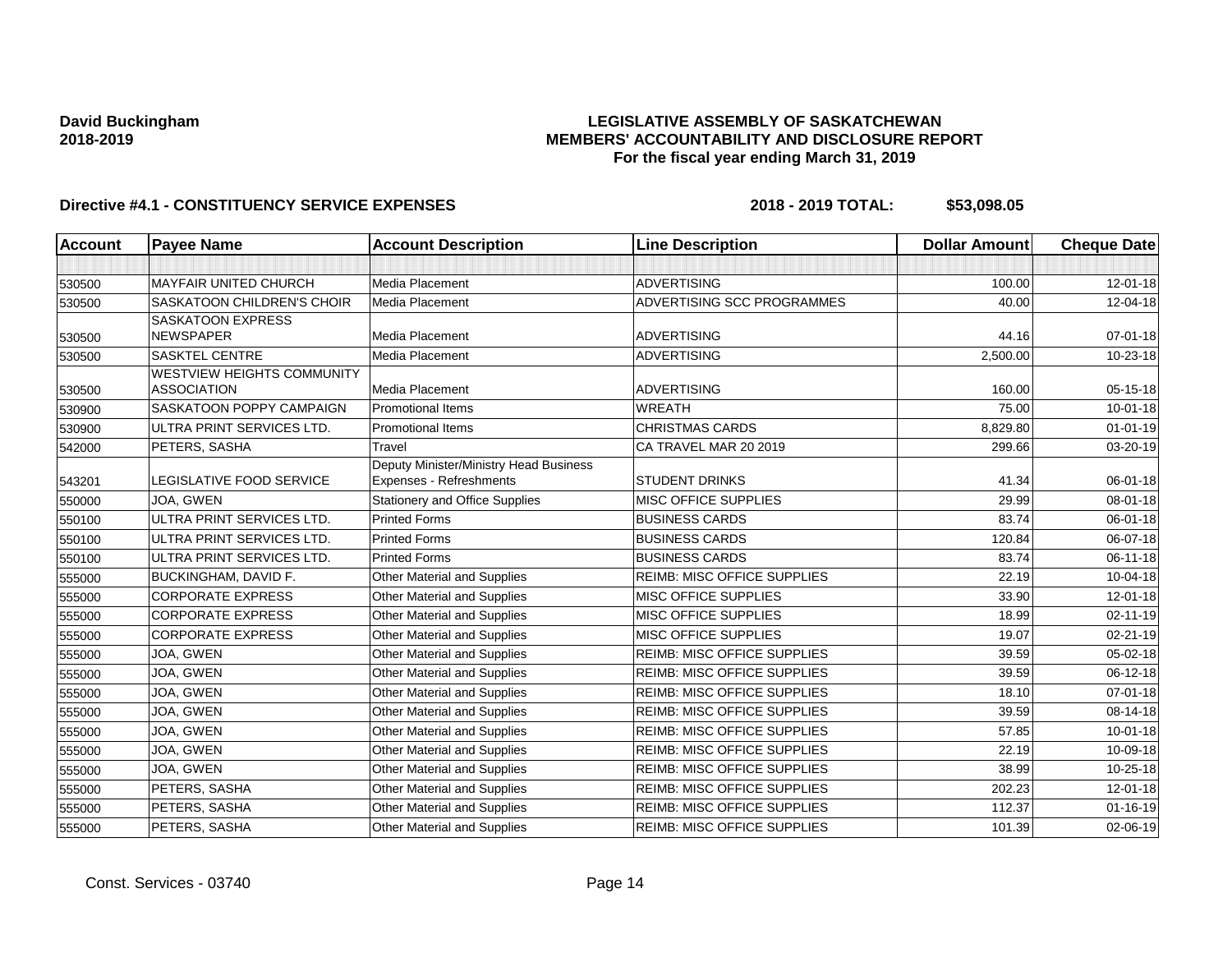## **LEGISLATIVE ASSEMBLY OF SASKATCHEWAN MEMBERS' ACCOUNTABILITY AND DISCLOSURE REPORT For the fiscal year ending March 31, 2019**

| <b>Account</b> | <b>Payee Name</b>             | <b>Account Description</b>  | <b>Line Description</b>                               | <b>Dollar Amount</b> | <b>Cheque Date</b> |
|----------------|-------------------------------|-----------------------------|-------------------------------------------------------|----------------------|--------------------|
|                |                               |                             |                                                       |                      |                    |
| 555000         | <b>STAPLES BUSINESS DEPOT</b> | Other Material and Supplies | MISC OFFICE SUPPLIES                                  | 54.47                | $01 - 01 - 19$     |
| 555000         | <b>STAPLES BUSINESS DEPOT</b> | Other Material and Supplies | MISC OFFICE SUPPLIES                                  | 9.53                 | $01 - 01 - 19$     |
| 555000         | <b>SUPREME BASICS</b>         | Other Material and Supplies | MISC OFFICE SUPPLIES                                  | 56.11                | 12-01-18           |
| 555000         | THE SIGNSMITH                 | Other Material and Supplies | MISC OFFICE SUPPLIES                                  | 74.20                | 12-01-18           |
| 564300         | JOA, GWEN                     | Computer Hardware - Exp.    | <b>REIMB: MOUSE</b>                                   | 22.38                | 04-17-18           |
| 564600         | <b>BUCKINGHAM, DAVID F.</b>   | Computer Software - Exp     | <b>REIMB: NORTON ANTIVIRUS</b><br><b>SUBSCRIPTION</b> | 152.06               | 09-07-18           |
| 588950         |                               |                             | PREPAID EXPENSE ADJUSTMENT                            | $-3,298.98$          | 03-11-19           |
| 588950         |                               |                             | PREPAID EXPENSE ADJUSTMENT                            | 2,472.00             | 04-12-18           |
|                |                               |                             |                                                       |                      |                    |
|                |                               |                             |                                                       |                      |                    |
|                |                               |                             |                                                       |                      |                    |
|                |                               |                             |                                                       |                      |                    |
|                |                               |                             |                                                       |                      |                    |
|                |                               |                             |                                                       |                      |                    |
|                |                               |                             |                                                       |                      |                    |
|                |                               |                             |                                                       |                      |                    |
|                |                               |                             |                                                       |                      |                    |
|                |                               |                             |                                                       |                      |                    |
|                |                               |                             |                                                       |                      |                    |
|                |                               |                             |                                                       |                      |                    |
|                |                               |                             |                                                       |                      |                    |
|                |                               |                             |                                                       |                      |                    |
|                |                               |                             |                                                       |                      |                    |
|                |                               |                             |                                                       |                      |                    |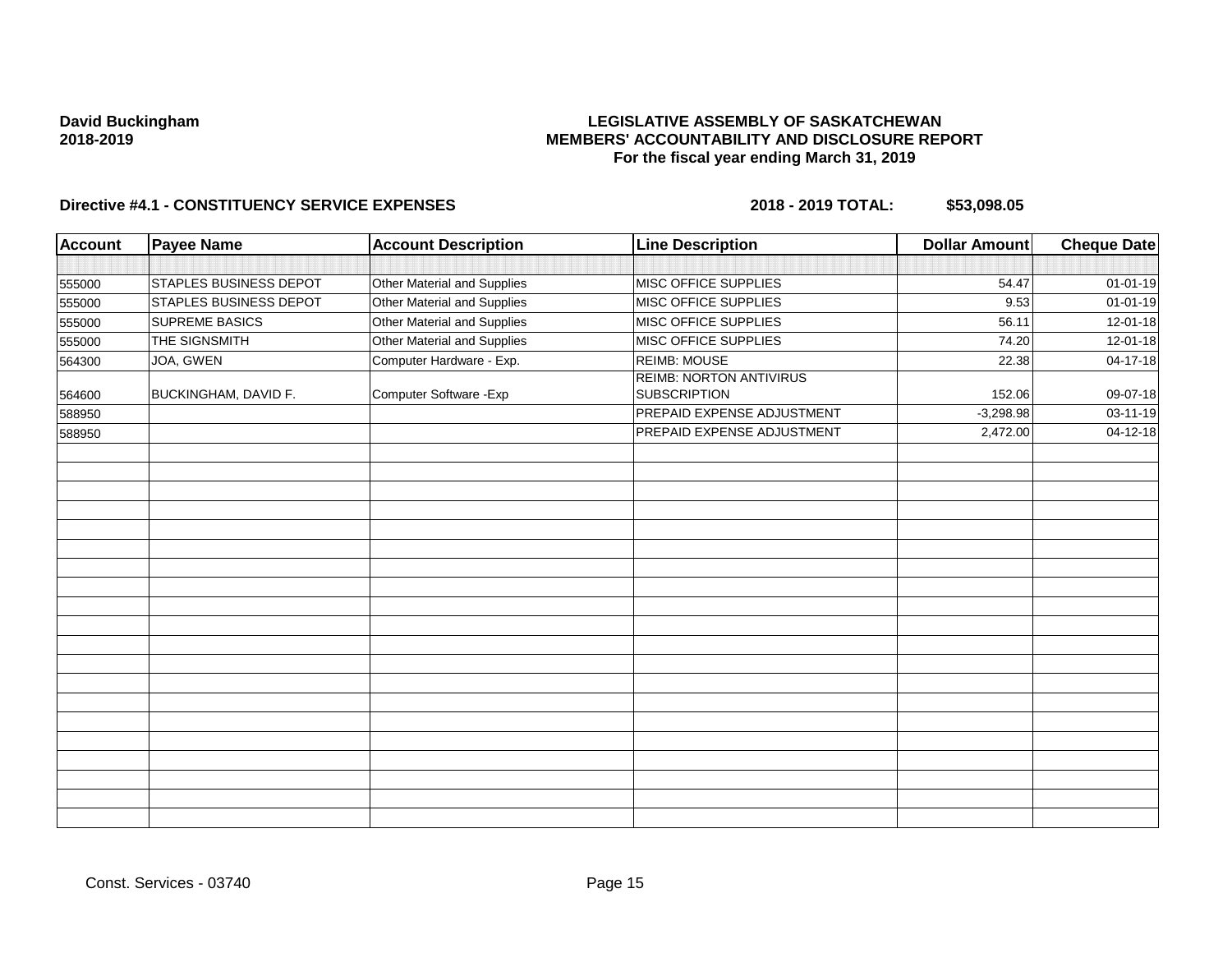## **LEGISLATIVE ASSEMBLY OF SASKATCHEWAN MEMBERS' ACCOUNTABILITY AND DISCLOSURE REPORT For the fiscal year ending March 31, 2019**

| <b>Account</b> | Payee Name | <b>Account Description</b> | <b>Line Description</b> | <b>Dollar Amount</b> | <b>Cheque Date</b> |
|----------------|------------|----------------------------|-------------------------|----------------------|--------------------|
|                |            |                            |                         |                      |                    |
|                |            |                            |                         |                      |                    |
|                |            |                            |                         |                      |                    |
|                |            |                            |                         |                      |                    |
|                |            |                            |                         |                      |                    |
|                |            |                            |                         |                      |                    |
|                |            |                            |                         |                      |                    |
|                |            |                            |                         |                      |                    |
|                |            |                            |                         |                      |                    |
|                |            |                            |                         |                      |                    |
|                |            |                            |                         |                      |                    |
|                |            |                            |                         |                      |                    |
|                |            |                            |                         |                      |                    |
|                |            |                            |                         |                      |                    |
|                |            |                            |                         |                      |                    |
|                |            |                            |                         |                      |                    |
|                |            |                            |                         |                      |                    |
|                |            |                            |                         |                      |                    |
|                |            |                            |                         |                      |                    |
|                |            |                            |                         |                      |                    |
|                |            |                            |                         |                      |                    |
|                |            |                            |                         |                      |                    |
|                |            |                            |                         |                      |                    |
|                |            |                            |                         |                      |                    |
|                |            |                            |                         |                      |                    |
|                |            |                            |                         |                      |                    |
|                |            |                            |                         |                      |                    |
|                |            |                            |                         |                      |                    |
|                |            |                            |                         |                      |                    |
|                |            |                            |                         |                      |                    |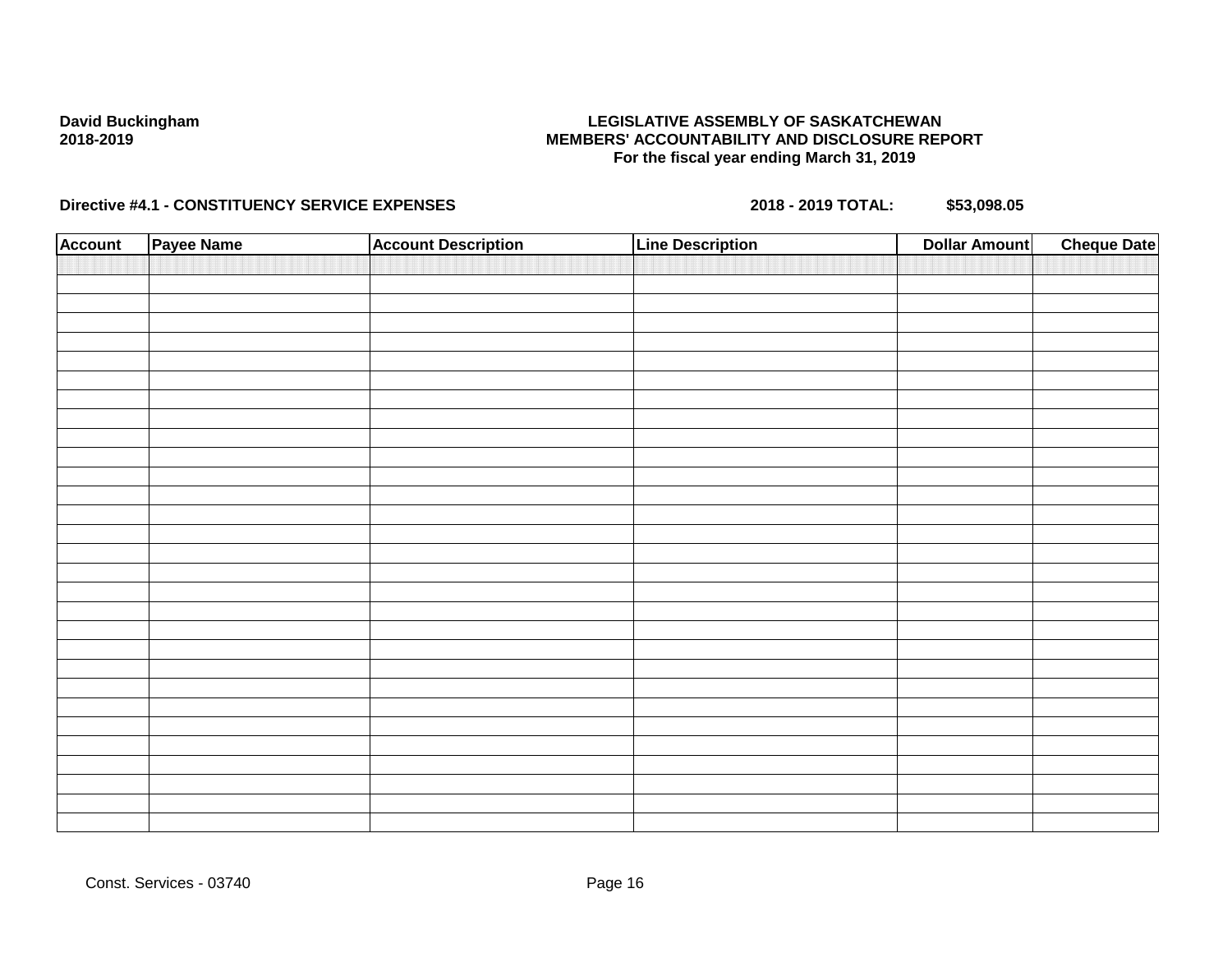## **LEGISLATIVE ASSEMBLY OF SASKATCHEWAN MEMBERS' ACCOUNTABILITY AND DISCLOSURE REPORT For the fiscal year ending March 31, 2019**

| <b>Account</b> | Payee Name | <b>Account Description</b> | <b>Line Description</b> | <b>Dollar Amount</b> | <b>Cheque Date</b> |
|----------------|------------|----------------------------|-------------------------|----------------------|--------------------|
|                |            |                            |                         |                      |                    |
|                |            |                            |                         |                      |                    |
|                |            |                            |                         |                      |                    |
|                |            |                            |                         |                      |                    |
|                |            |                            |                         |                      |                    |
|                |            |                            |                         |                      |                    |
|                |            |                            |                         |                      |                    |
|                |            |                            |                         |                      |                    |
|                |            |                            |                         |                      |                    |
|                |            |                            |                         |                      |                    |
|                |            |                            |                         |                      |                    |
|                |            |                            |                         |                      |                    |
|                |            |                            |                         |                      |                    |
|                |            |                            |                         |                      |                    |
|                |            |                            |                         |                      |                    |
|                |            |                            |                         |                      |                    |
|                |            |                            |                         |                      |                    |
|                |            |                            |                         |                      |                    |
|                |            |                            |                         |                      |                    |
|                |            |                            |                         |                      |                    |
|                |            |                            |                         |                      |                    |
|                |            |                            |                         |                      |                    |
|                |            |                            |                         |                      |                    |
|                |            |                            |                         |                      |                    |
|                |            |                            |                         |                      |                    |
|                |            |                            |                         |                      |                    |
|                |            |                            |                         |                      |                    |
|                |            |                            |                         |                      |                    |
|                |            |                            |                         |                      |                    |
|                |            |                            |                         |                      |                    |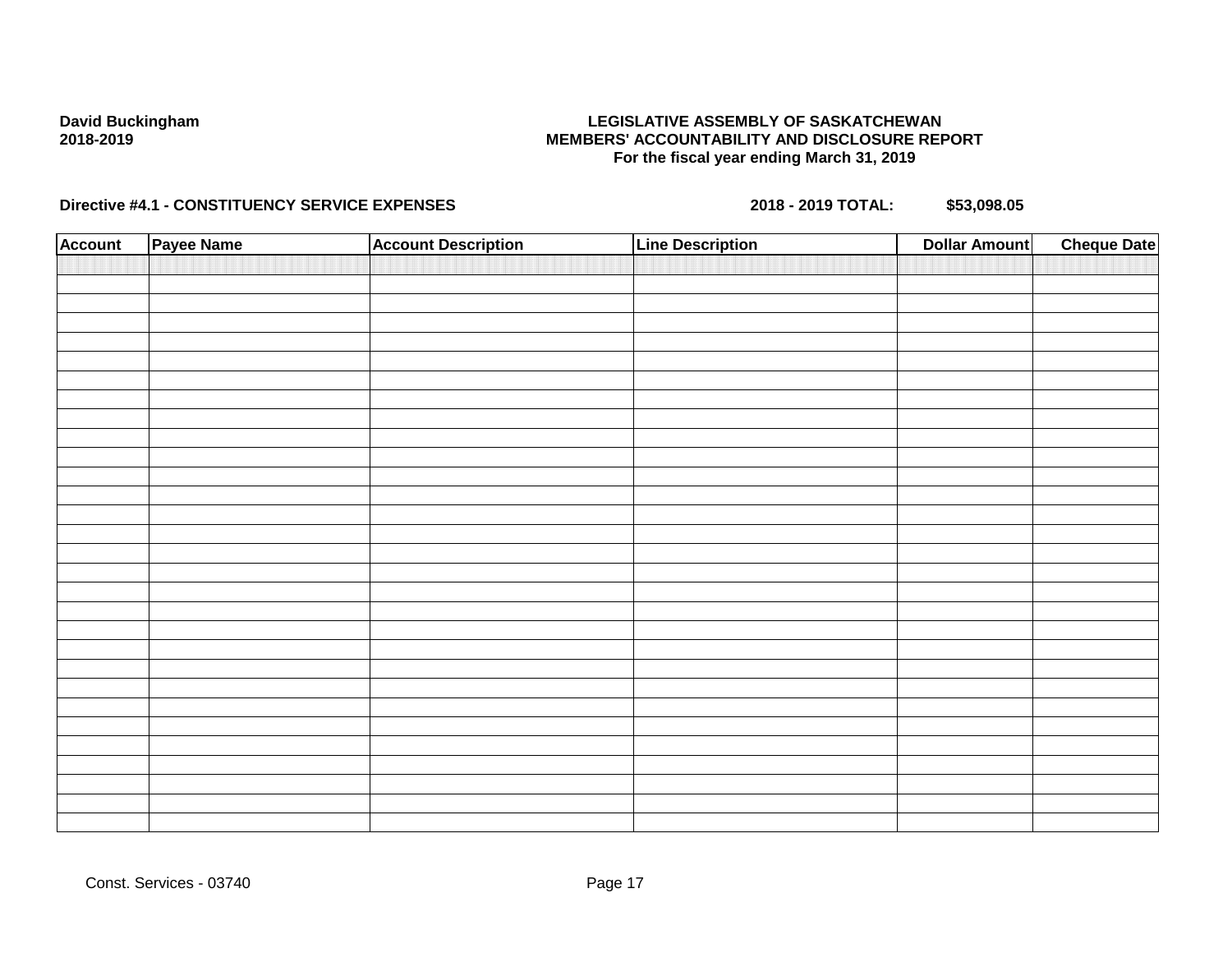## **LEGISLATIVE ASSEMBLY OF SASKATCHEWAN MEMBERS' ACCOUNTABILITY AND DISCLOSURE REPORT For the fiscal year ending March 31, 2019**

| <b>Account</b> | Payee Name | <b>Account Description</b> | <b>Line Description</b> | <b>Dollar Amount</b> | <b>Cheque Date</b> |
|----------------|------------|----------------------------|-------------------------|----------------------|--------------------|
|                |            |                            |                         |                      |                    |
|                |            |                            |                         |                      |                    |
|                |            |                            |                         |                      |                    |
|                |            |                            |                         |                      |                    |
|                |            |                            |                         |                      |                    |
|                |            |                            |                         |                      |                    |
|                |            |                            |                         |                      |                    |
|                |            |                            |                         |                      |                    |
|                |            |                            |                         |                      |                    |
|                |            |                            |                         |                      |                    |
|                |            |                            |                         |                      |                    |
|                |            |                            |                         |                      |                    |
|                |            |                            |                         |                      |                    |
|                |            |                            |                         |                      |                    |
|                |            |                            |                         |                      |                    |
|                |            |                            |                         |                      |                    |
|                |            |                            |                         |                      |                    |
|                |            |                            |                         |                      |                    |
|                |            |                            |                         |                      |                    |
|                |            |                            |                         |                      |                    |
|                |            |                            |                         |                      |                    |
|                |            |                            |                         |                      |                    |
|                |            |                            |                         |                      |                    |
|                |            |                            |                         |                      |                    |
|                |            |                            |                         |                      |                    |
|                |            |                            |                         |                      |                    |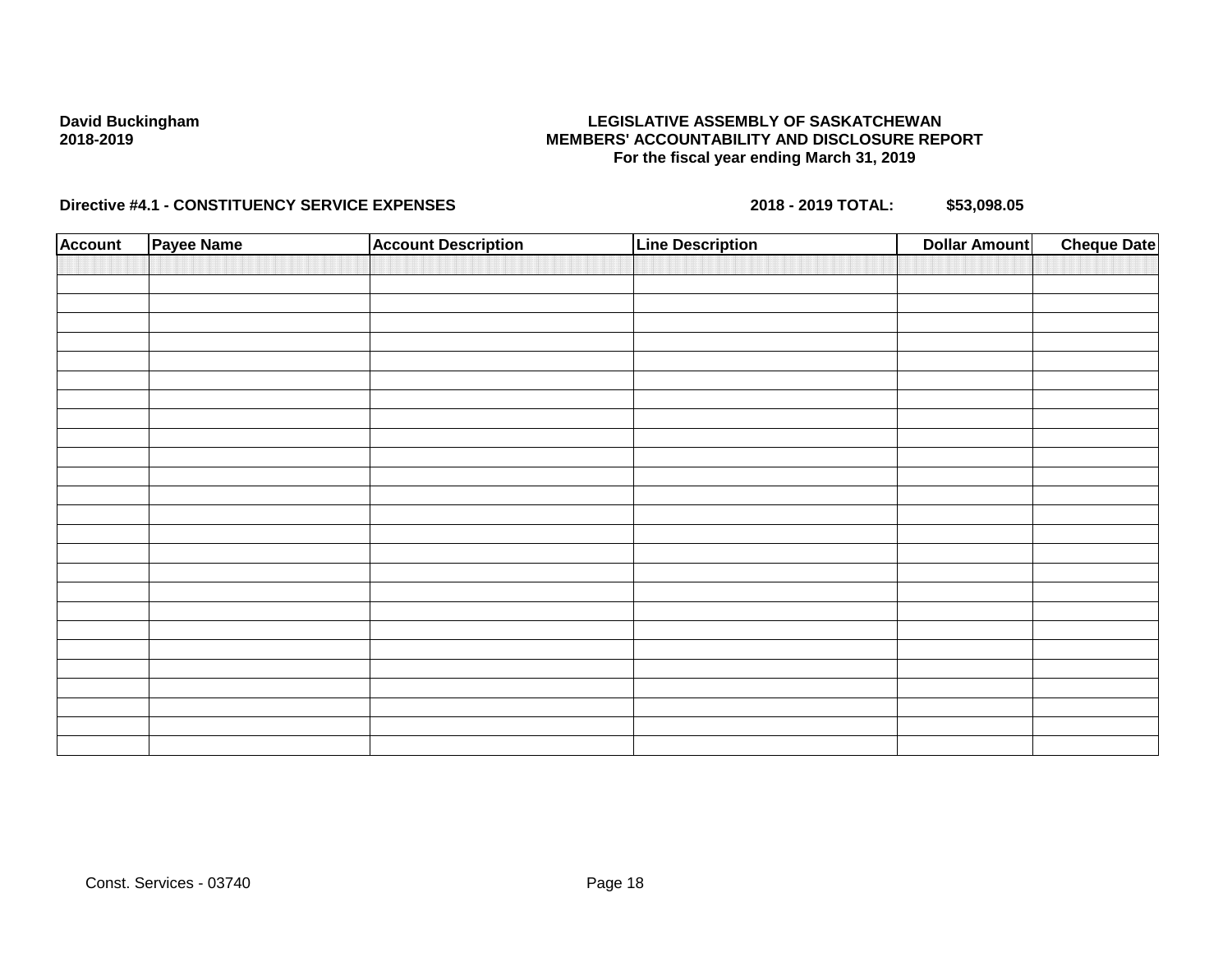## **LEGISLATIVE ASSEMBLY OF SASKATCHEWAN MEMBERS' ACCOUNTABILITY AND DISCLOSURE REPORT For the fiscal year ending March 31, 2019**

| <b>Account</b> | <b>Payee Name</b> | <b>Account Description</b>    | <b>Dollar Amount</b> | <b>Cheque Date</b> |
|----------------|-------------------|-------------------------------|----------------------|--------------------|
|                |                   |                               |                      |                    |
| 513000         | PETERS, SASHAK    | Out-of-Scope Permanent        | 2,160.00             | $11 - 14 - 18$     |
| 513000         | PETERS, SASHAK    | Out-of-Scope Permanent        | 2,160.00             | 11-28-18           |
| 513000         | PETERS, SASHA K   | Out-of-Scope Permanent        | 2,160.00             | 12-12-18           |
| 513000         | PETERS, SASHAK    | Out-of-Scope Permanent        | 2,160.00             | 12-27-18           |
| 513000         | PETERS, SASHAK    | Out-of-Scope Permanent        | 2160                 | 01-09-19           |
| 513000         | PETERS, SASHAK    | Out-of-Scope Permanent        | 2160                 | 01-23-19           |
| 513000         | PETERS, SASHAK    | Out-of-Scope Permanent        | 2,160.00             | 02-06-19           |
| 513000         | PETERS, SASHAK    | Out-of-Scope Permanent        | 2,160.00             | 02-20-19           |
| 513000         | PETERS, SASHAK    | Out-of-Scope Permanent        | 2,160.00             | 03-06-19           |
| 513000         | PETERS, SASHAK    | Out-of-Scope Permanent        | 2160                 | 03-20-19           |
| 513000         | PETERS, SASHAK    | Out-of-Scope Permanent        | 2,160.00             | 04-03-19           |
| 514000         | KALS, GURPARTAP   | Casual/Term                   | 1,008.93             | 03-20-19           |
| 514000         | KALS, GURPARTAP   | Casual/Term                   | 1,008.93             | 04-03-19           |
| 514300         | JOA, DIANNE G.    | Part-Time/Permanent Part-Time | $\Omega$             | 04-10-18           |
| 514300         | JOA, DIANNE G.    | Part-Time/Permanent Part-Time | 2,192.32             | 04-24-18           |
| 514300         | JOA, DIANNE G.    | Part-Time/Permanent Part-Time | 2,192.32             | 05-08-18           |
| 514300         | JOA, DIANNE G.    | Part-Time/Permanent Part-Time | 2,192.32             | 05-23-18           |
| 514300         | JOA, DIANNE G.    | Part-Time/Permanent Part-Time | 1,973.09             | 06-05-18           |
| 514300         | JOA, DIANNE G.    | Part-Time/Permanent Part-Time | 2192.32              | 06-13-18           |
| 514300         | JOA, DIANNE G.    | Part-Time/Permanent Part-Time | 2,192.32             | 06-27-18           |
| 514300         | JOA, DIANNE G.    | Part-Time/Permanent Part-Time | 1973.09              | $07 - 11 - 18$     |
| 514300         | JOA, DIANNE G.    | Part-Time/Permanent Part-Time | 2192.32              | 07-25-18           |
| 514300         | JOA, DIANNE G.    | Part-Time/Permanent Part-Time | 1,973.09             | 08-08-18           |
| 514300         | JOA, DIANNE G.    | Part-Time/Permanent Part-Time | 1973.09              | 08-22-18           |
| 514300         | JOA, DIANNE G.    | Part-Time/Permanent Part-Time | 2,192.32             | 09-05-18           |
| 514300         | JOA, DIANNE G.    | Part-Time/Permanent Part-Time | 1,973.09             | 09-19-18           |
| 514300         | JOA, DIANNE G.    | Part-Time/Permanent Part-Time | 2,192.32             | 10-03-18           |
| 514300         | JOA, DIANNE G.    | Part-Time/Permanent Part-Time | 1,973.09             | 10-17-18           |
| 514300         | JOA, DIANNE G.    | Part-Time/Permanent Part-Time | 2,192.32             | 11-01-18           |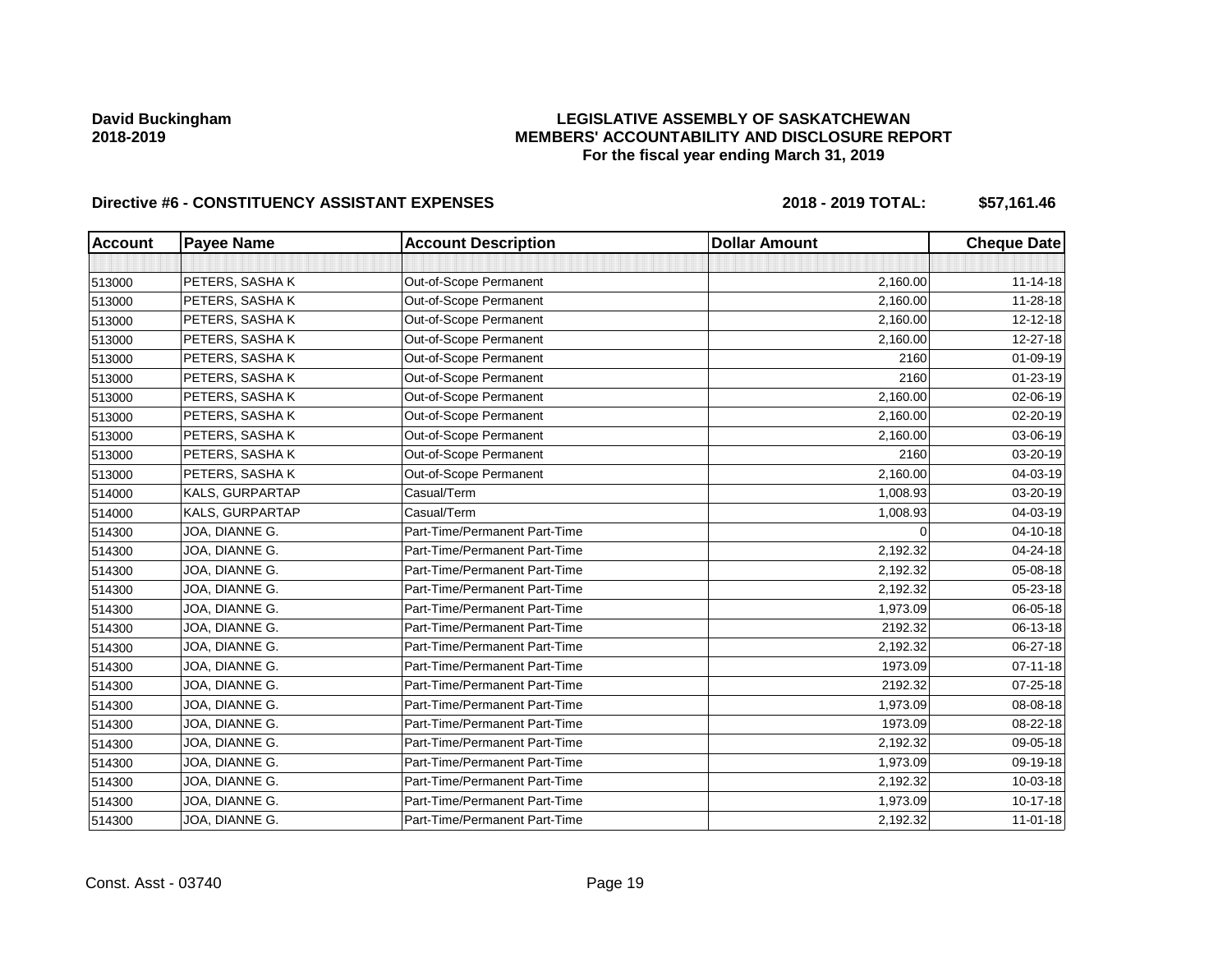## **LEGISLATIVE ASSEMBLY OF SASKATCHEWAN MEMBERS' ACCOUNTABILITY AND DISCLOSURE REPORT For the fiscal year ending March 31, 2019**

| <b>Account</b> | <b>Payee Name</b> | <b>Account Description</b>                    | <b>Dollar Amount</b> | <b>Cheque Date</b> |
|----------------|-------------------|-----------------------------------------------|----------------------|--------------------|
|                |                   |                                               |                      |                    |
| 514300         | JOA, DIANNE G.    | Part-Time/Permanent Part-Time                 | 509.01               | $11 - 14 - 18$     |
| 519900         | None (Default)    | Change in Y/E Accrued Empl Leave Entitlements | $-1,287.21$          | 04-18-18           |
| 519900         | None (Default)    | Change in Y/E Accrued Empl Leave Entitlements | 592.38               | 04-08-19           |
|                |                   |                                               |                      |                    |
|                |                   |                                               |                      |                    |
|                |                   |                                               |                      |                    |
|                |                   |                                               |                      |                    |
|                |                   |                                               |                      |                    |
|                |                   |                                               |                      |                    |
|                |                   |                                               |                      |                    |
|                |                   |                                               |                      |                    |
|                |                   |                                               |                      |                    |
|                |                   |                                               |                      |                    |
|                |                   |                                               |                      |                    |
|                |                   |                                               |                      |                    |
|                |                   |                                               |                      |                    |
|                |                   |                                               |                      |                    |
|                |                   |                                               |                      |                    |
|                |                   |                                               |                      |                    |
|                |                   |                                               |                      |                    |
|                |                   |                                               |                      |                    |
|                |                   |                                               |                      |                    |
|                |                   |                                               |                      |                    |
|                |                   |                                               |                      |                    |
|                |                   |                                               |                      |                    |
|                |                   |                                               |                      |                    |
|                |                   |                                               |                      |                    |
|                |                   |                                               |                      |                    |
|                |                   |                                               |                      |                    |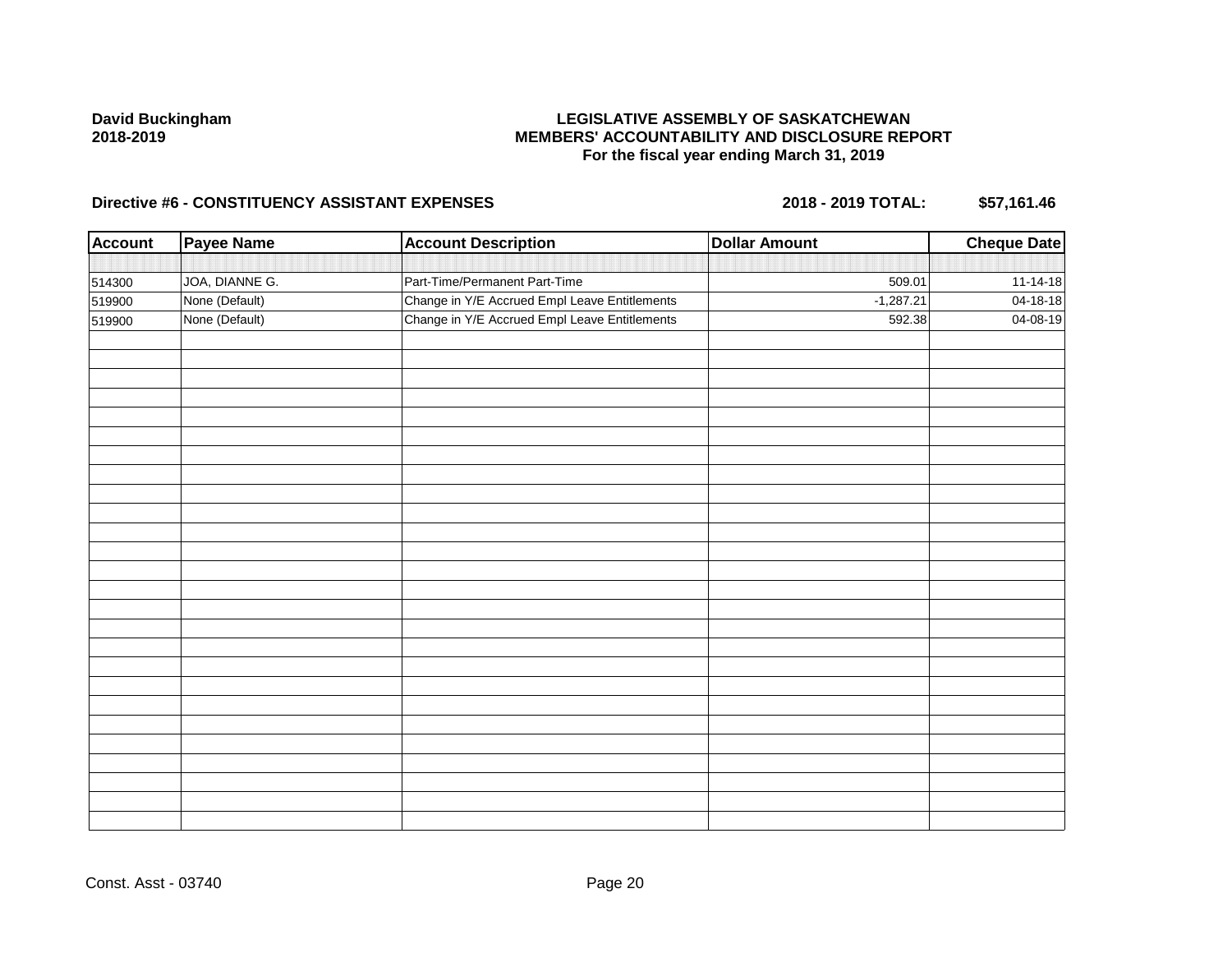## **LEGISLATIVE ASSEMBLY OF SASKATCHEWAN MEMBERS' ACCOUNTABILITY AND DISCLOSURE REPORT For the fiscal year ending March 31, 2019**

| <b>Account</b> | Payee Name | <b>Account Description</b> | <b>Dollar Amount</b> | <b>Cheque Date</b> |
|----------------|------------|----------------------------|----------------------|--------------------|
|                |            |                            |                      |                    |
|                |            |                            |                      |                    |
|                |            |                            |                      |                    |
|                |            |                            |                      |                    |
|                |            |                            |                      |                    |
|                |            |                            |                      |                    |
|                |            |                            |                      |                    |
|                |            |                            |                      |                    |
|                |            |                            |                      |                    |
|                |            |                            |                      |                    |
|                |            |                            |                      |                    |
|                |            |                            |                      |                    |
|                |            |                            |                      |                    |
|                |            |                            |                      |                    |
|                |            |                            |                      |                    |
|                |            |                            |                      |                    |
|                |            |                            |                      |                    |
|                |            |                            |                      |                    |
|                |            |                            |                      |                    |
|                |            |                            |                      |                    |
|                |            |                            |                      |                    |
|                |            |                            |                      |                    |
|                |            |                            |                      |                    |
|                |            |                            |                      |                    |
|                |            |                            |                      |                    |
|                |            |                            |                      |                    |
|                |            |                            |                      |                    |
|                |            |                            |                      |                    |
|                |            |                            |                      |                    |
|                |            |                            |                      |                    |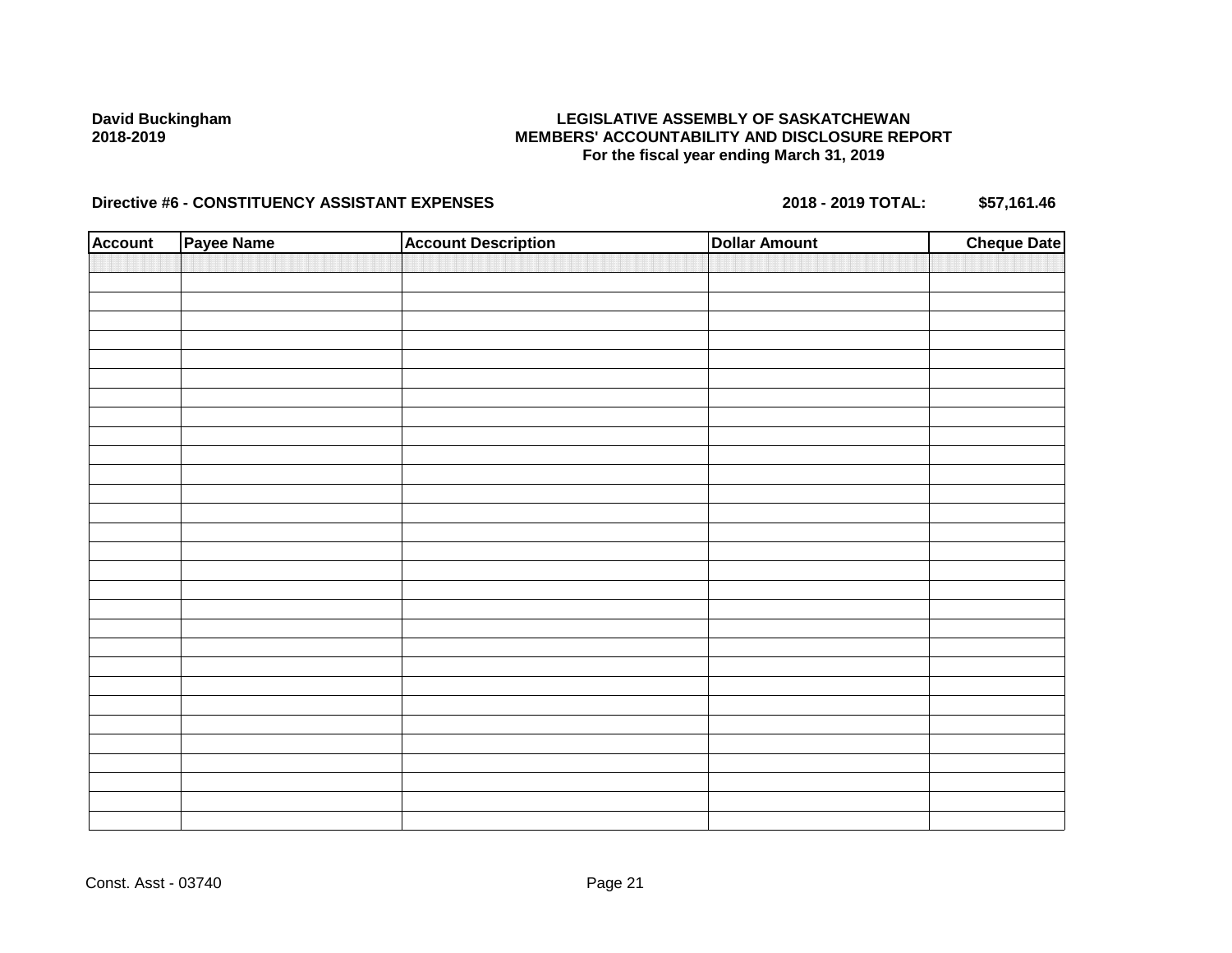## **LEGISLATIVE ASSEMBLY OF SASKATCHEWAN MEMBERS' ACCOUNTABILITY AND DISCLOSURE REPORT For the fiscal year ending March 31, 2019**

| <b>Account</b> | <b>Payee Name</b> | <b>Account Description</b> | <b>Dollar Amount</b> | <b>Cheque Date</b> |
|----------------|-------------------|----------------------------|----------------------|--------------------|
|                |                   |                            |                      |                    |
|                |                   |                            |                      |                    |
|                |                   |                            |                      |                    |
|                |                   |                            |                      |                    |
|                |                   |                            |                      |                    |
|                |                   |                            |                      |                    |
|                |                   |                            |                      |                    |
|                |                   |                            |                      |                    |
|                |                   |                            |                      |                    |
|                |                   |                            |                      |                    |
|                |                   |                            |                      |                    |
|                |                   |                            |                      |                    |
|                |                   |                            |                      |                    |
|                |                   |                            |                      |                    |
|                |                   |                            |                      |                    |
|                |                   |                            |                      |                    |
|                |                   |                            |                      |                    |
|                |                   |                            |                      |                    |
|                |                   |                            |                      |                    |
|                |                   |                            |                      |                    |
|                |                   |                            |                      |                    |
|                |                   |                            |                      |                    |
|                |                   |                            |                      |                    |
|                |                   |                            |                      |                    |